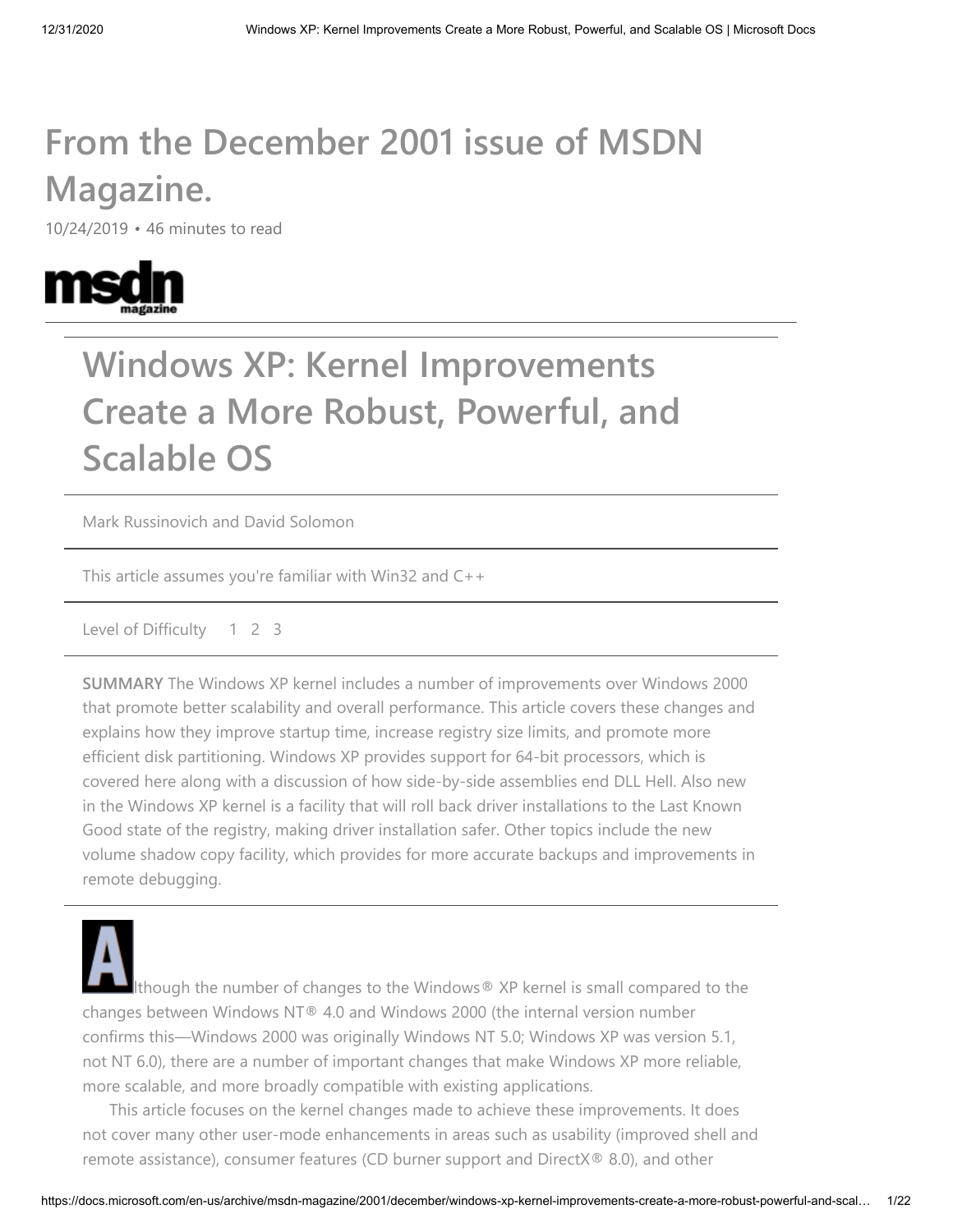changes (terminal services with Windows XP Professional, fast user switching, and the new Windows XP Home Edition). Also, with the exception of System Restore, everything in this article applies to the upcoming Windows Server 2003 family of products, since it will be based on the Windows XP kernel (with some additional features).

### **Scalability and Performance**

 Windows XP includes a number of kernel changes that were made to permit the system to scale better on multiprocessor systems and to support more users, larger applications, larger files, and larger system memory demands. The following sections describe these changes. Note that most of these improvements are more applicable to server environments, and thus will get more attention when Windows Server 2003 is released.

## **Larger Mapped Files**

 Because of the way mapped files (internally called sections) were implemented, Windows 2000 had a limit of approximately 200GB on the total size of mapped files in use at any one time. This was because when a file was prepared for mapping (for instance, when the CreateFileMappingObject function was called), the memory manager allocated all the data structures (called prototype page table entries) needed to map the entire file, even though applications might only map views to small parts of the files at any one time. Since these structures were allocated from a finite resource (paged pool, which has a maximum size of 470MB), attempting to map large files would exhaust this resource. This restriction has been lifted in Windows XP (and also in Windows 2000 Service Pack 2); now the memory manager allocates these structures only when mapped views into the file are created.

 A side benefit of this change is that it is now possible to perform file backup of any size file on any size system. Previously, you couldn't back up a 500GB file on a 32MB system because there wasn't enough paged pool to create the prototype page table entries for the entire section. Now that these structures are allocated for active views only, large file backups are supported on systems with small physical memory configurations.

### **Larger Device Drivers and System Space**

 Windows 2000 limited device drivers to 220MB (drivers were limited to 100MB on Windows NT 4.0). Device drivers on Windows XP can now be up to 960MB in size. This is because the number of available system page table entries (PTEs) has increased such that the 32-bit version of Windows XP can describe 1.3GB of system virtual address space, 960MB of which can be contiguous. Windows 2000 has a limit of 660MB of total system virtual address space (220MB of which could be contiguous). The limit for Windows NT 4.0 was 192MB, of which 100MB could be contiguous. The 64-bit version of Windows XP supports up to 128GB of system virtual address space.

## **Registry Limits Increased**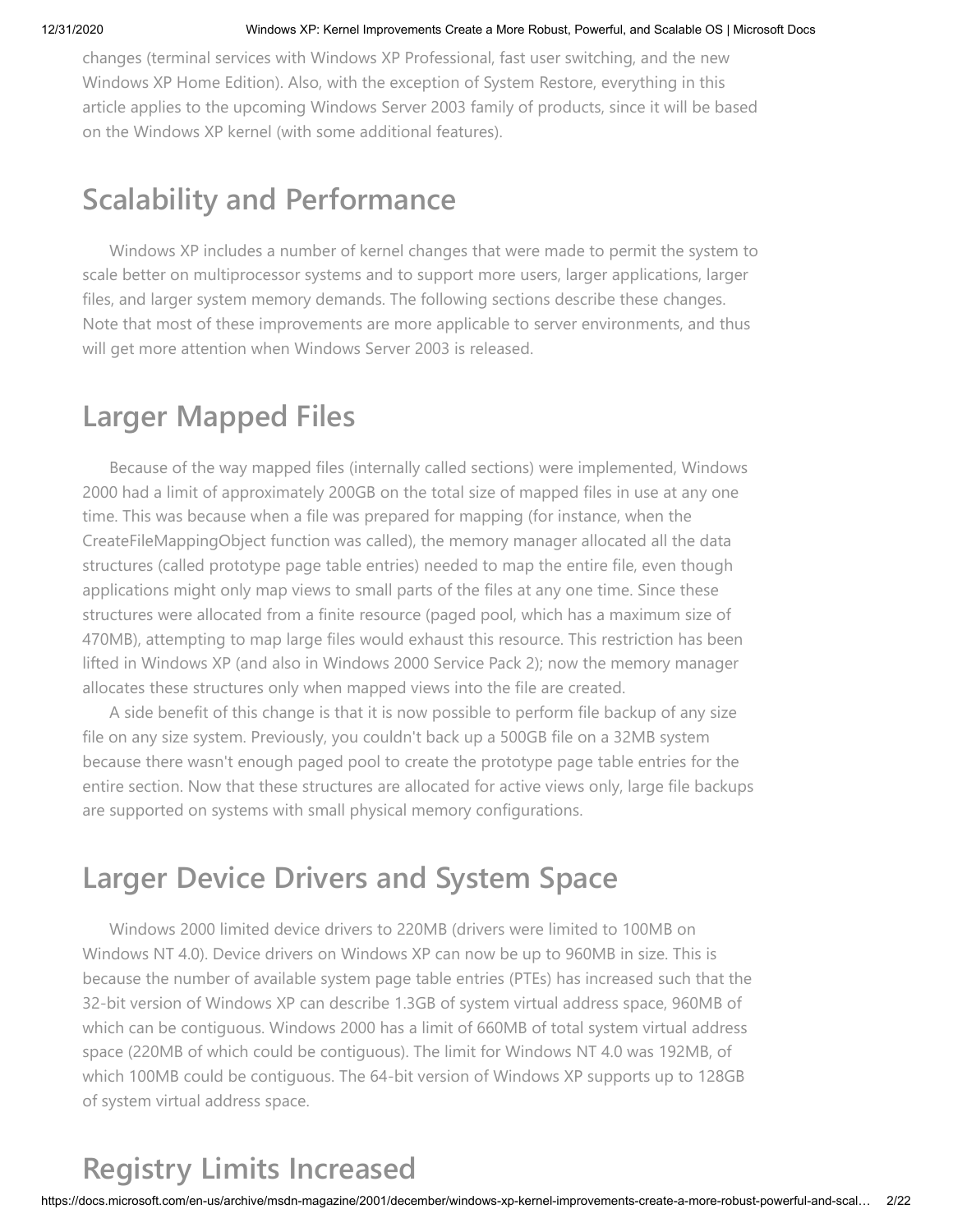Like some of the other changes in Windows XP, the Registry doesn't look different and it doesn't provide new Win32® APIs, but there have been major changes under the hood. The biggest change is that its in-memory storage is no longer provided by paged pool; it's provided by the Cache Manager. The Configuration Manager (the kernel-mode subsystem that implements the Registry) now maps the Registry hives (the on-disk representation of the Registry) into memory much the same way a Win32-based application would memory-map a file.

 Prior to Windows XP, the combined sizes of Registry hives could not exceed approximately 376MB (about 80 percent of the maximum paged pool size), but in Windows XP there is no hardcoded upper limit on total Registry size. There is a limit on the size of the System hive (the file that stores the HKEY\_LOCAL\_MACHINE\System key and its descendants) of 200MB, because of restrictions placed on the operating system boot loader by the environment in which it runs (the boot loader reads the System hive into memory very early in the boot process), but the limit for the System hive was just 12MB in previous versions of Windows. Larger Registries are required to support Terminal Server systems with hundreds of active users.

 The Configuration Manager has also been recoded to minimize lock contention on key control blocks, as well as the in-memory data structures that represent Registry keys, and to pack Registry data more tightly in memory as the system is running. Finally, to further minimize memory footprint, the Configuration Manager maintains a security cache in memory to store security descriptors that are used by more than one key.

### **Larger Minimum Memory Size for Large Pages**

 Windows 2000 made it easier to find bugs in device drivers by mapping the read-only portions of NTOSKRNL.EXE and HAL.DLL as read-only pages (in Windows NT 4.0 and earlier, these files were mapped entirely as read/write pages). By doing this, if a device driver attempted to modify a read-only part of the operating system, the system would crash immediately with the finger pointing at the buggy driver, instead of allowing the corruption to occur later and result in a system crash that is difficult to diagnose.

 However, for performance reasons, Windows 2000 does not attempt to map any parts of the kernel and hardware abstraction layer (HAL) as read-only pages if more than 127MB of physical memory is present. This is because on such systems, these files (and other core operating system data such as initial nonpaged pool and the data structures that describe the state of each physical memory page) are mapped with 4MB "large pages" (as opposed to the normal 4KB page size on the *x*86 processor set). By mapping this core operating system code and data with 4MB pages, the first reference to any byte within each 4MB region results in the *x*86 memory management unit caching the address translation information to find any other byte within the 4MB region without having to resort to looking in page table data structures. This speeds address translation.

 The Windows XP change was needed because of the continual increase in typical memory configurations of PC systems. The minimum memory to use large pages is now more than 255MB, instead of more than 127MB. As with Windows 2000, you can force the use of large pages by adding the registry DWORD value HKEY\_LOCAL\_MACHINE\Session Manager\Memory Management\LargePageMinimum and setting a very small large page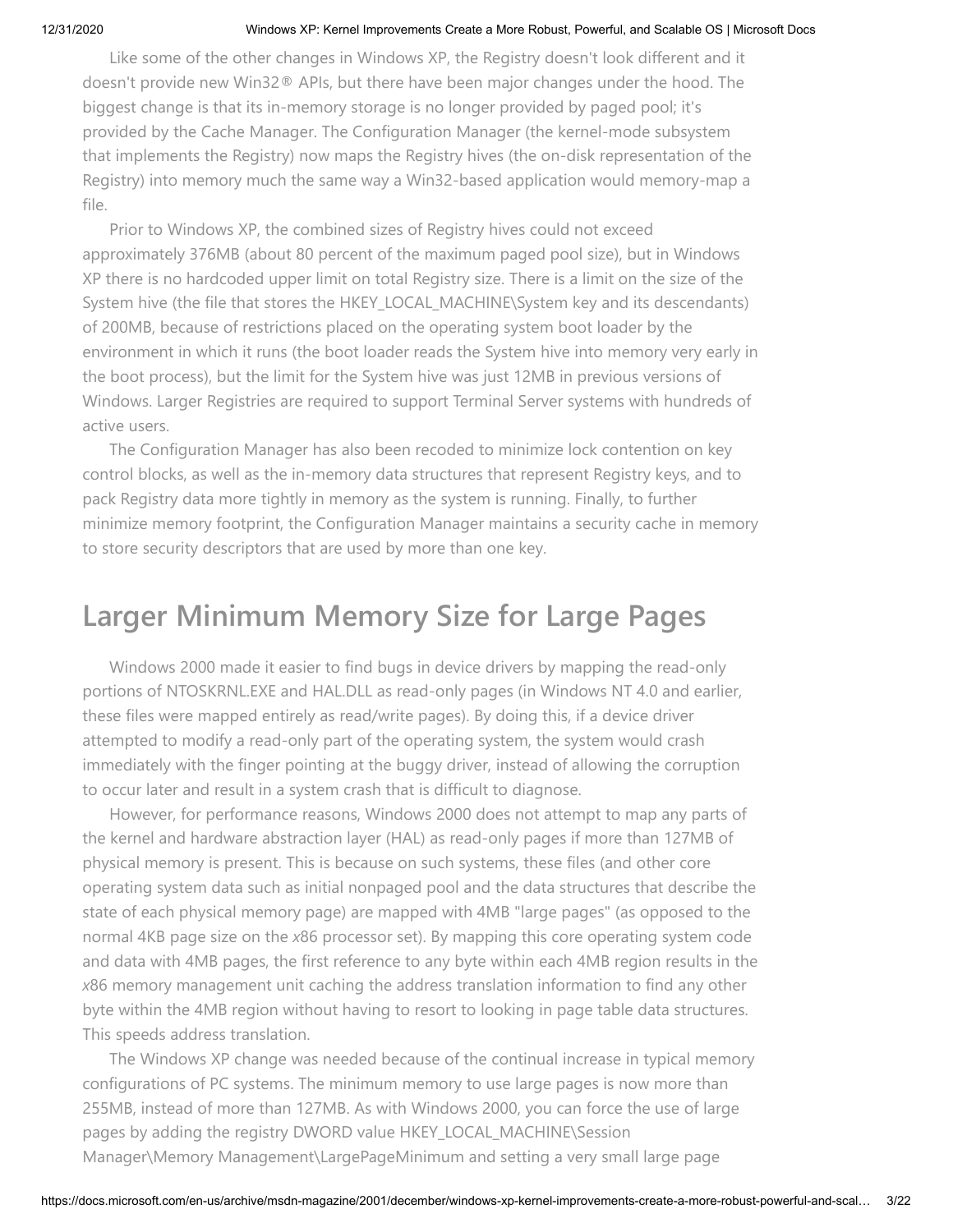minimum (or to disable large pages and force kernel write protection, use a large value, but this may have performance implications). Finally, note that large pages are never used if Driver Verifier is active.

### **More Efficient Trimming of the Working Set**

 The way Windows XP decides which pages to remove in working sets when the system needs to create additional free pages is greatly improved for multiprocessor systems. In Windows 2000, pages in working sets are aged, meaning the system increments a count every time it visits a page in a working set if the page has not been accessed since the last time it was scanned. In this way, when the system needs to trim a working set to create free pages, it can remove pages that have not been referenced the longest. However, this algorithm was performed on uniprocessor systems only. Windows XP page aging is done on multiprocessor systems as well.

### **Reduced Lock Contention**

 A number of critical internal locks used to synchronize access to various internal memory management data structures have been either removed completely or optimized, resulting in much less contention. The following operations no longer involve acquiring locks: charging nonpaged and paged pool quotas, allocating and mapping system page table entries, charging commitment of pages, and allocating and mapping physical memory allocated through the address windowing extensions (AWE) functions.

 Access to the lock that synchronizes access to the structures that describe physical memory (the PFN database) has been improved. These changes translate into greater parallelism and scalability on multiprocessor systems, since the number of times the memory manager may have to block while another CPU is making a change to a global structure has been reduced or eliminated.

### **Push Locks**

 Windows XP introduces a new locking mechanism, called push locks, as a synchronization mechanism for protecting pageable data in kernel mode. The advantages of push locks over the alternative mechanisms used prior to Windows XP are that they require only the size of a pointer in storage (4 bytes on 32-bit Windows XP and 8 bytes on 64-bit Windows XP), and acquisition and release are performed without the use of kernel mode spin locks if there is no contention on the push lock. This new approach to locking improves both performance and scalability in a multiprocessor environment.

 Push locks cannot be acquired from interrupt request levels (IRQLs) of DISPATCH\_LEVEL or higher, which limits their application to the same situations where mutexes, semaphores, and Executive resources are used. However, these other synchronization objects are larger and utilize spin locks during acquisition and release (which lock a multiprocessor's bus for an instant, which reduces scalability), making push locks attractive. The areas of the operating system where push locks have been retrofitted include the Object Manager, where they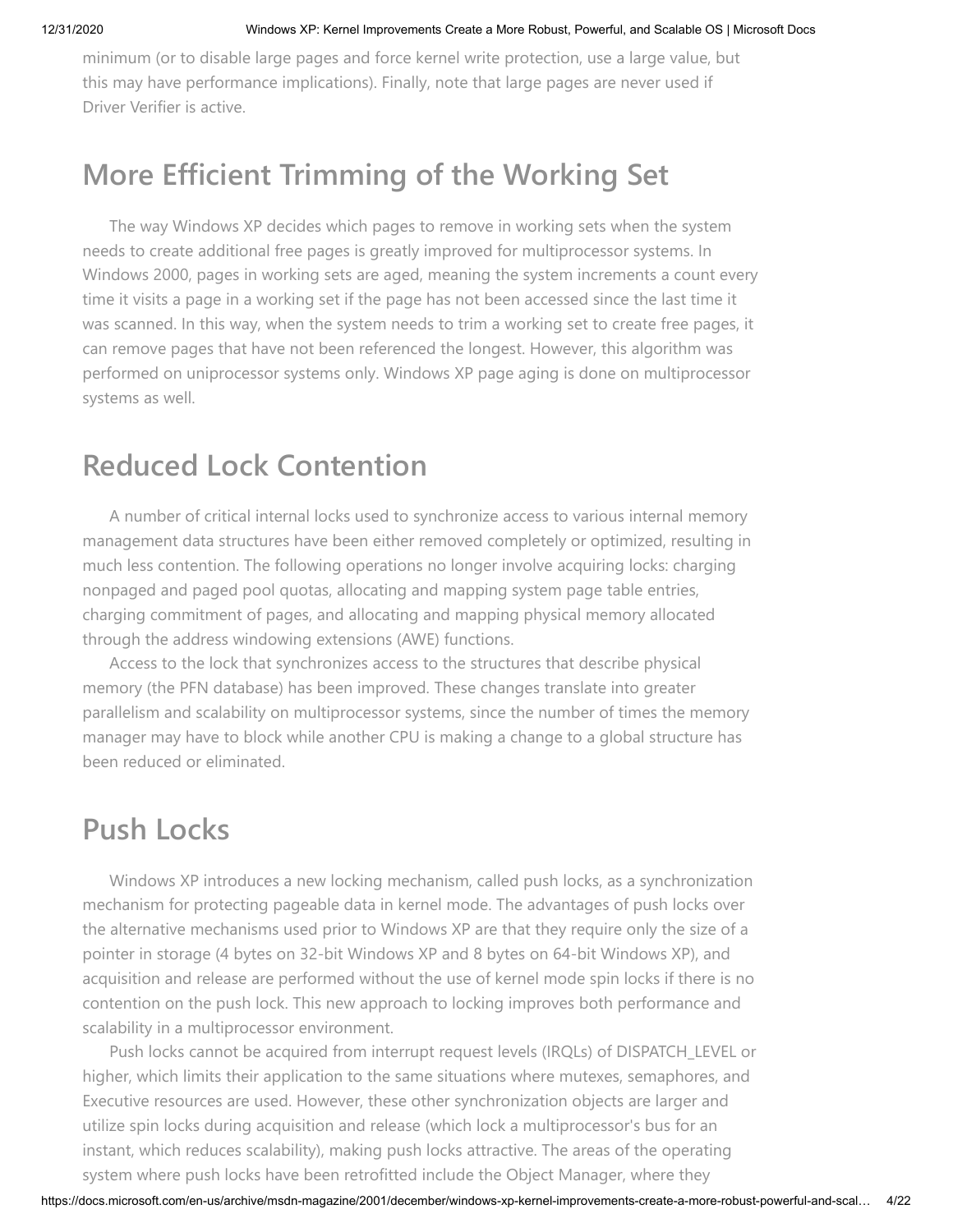protect global Object Manager data structures and object security descriptors, and the Memory Manager, where they protect AWE data structures. The place where they have the most impact on system performance, however, is in their use to protect handle table entries in the Executive.

## **Fast System Calls**

 One other performance improvement is in the area of system call dispatching. Those familiar with the internals of Windows NT associate the assembly language instruction "INT 0x2E" with system calls, since it's with this instruction that Windows NT and Windows 2000 transition from user mode to the kernel-mode system call interface where the native API is implemented. Many Win32 APIs invoke system calls. Windows XP uses the SYSENTER/SYSEXIT pair of instructions to transition into and out of kernel-mode for system calls if it's running on a Pentium II or higher. This instruction sequence requires fewer clock cycles to execute, improving the speed of system calls.

## **Faster System and Application Startup**

 One of the goals of Windows XP was to improve the user experience. Users consider boot and application startup time to be a big part of the experience. Therefore, developers at Microsoft have spent a great deal of effort on improving the performance of the boot process and application startup. They've addressed this in several ways. Now serial and networking device drivers initialize in parallel, unlike in Windows 2000 where they initialize serially. Logons are allowed sooner, laptops can hibernate and resume more quickly, and applications start faster.

## **Faster Logon**

 If your account doesn't depend on a roaming profile, and a domain policy that affects logon hasn't changed since your last logon, Winlogon doesn't wait on the workstation service (which waits on networking services) to start before presenting the logon dialog and allowing a user to log on. This means disconnected laptop users with domain accounts won't be held up during logon as their system times out to look for a domain controller.

## **Faster Hibernate and Resume**

 The implementation of hibernation has been revamped for better performance. When the operating system hibernates, it informs device drivers to stop operations on their devices. Then it saves the contents of the computer's memory to a disk file (\hiberfil.sys on Windows 2000 and Windows XP) and powers off the computer. When the computer resumes, the operating system loader reads the contents of the hibernation file into memory and tells device drivers to restart their devices, after which the computer is back to the state it was in before the power-off.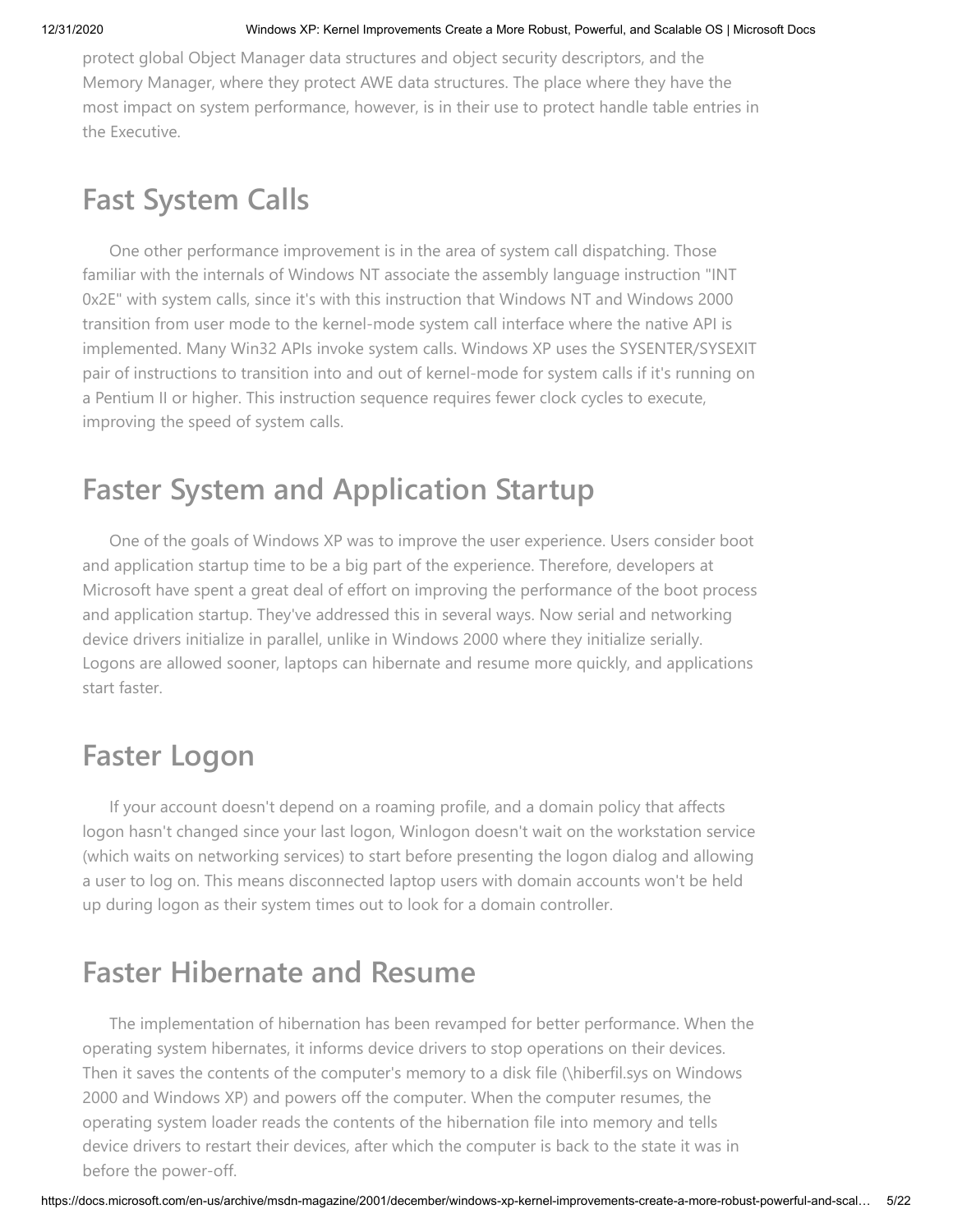The hibernation improvements come in several areas. The Power Manager compression algorithm, which it uses to compress the contents of memory before writing it to disk, has been improved to both run faster and obtain better compression ratios than in Windows 2000. Second, if the hibernation file is on an IDE drive, the Power Manager uses DMA disk I/O to perform the disk writes. With DMA, disk I/O occurs asynchronously, allowing the Power Manager to overlap compression and disk I/O.

 Other changes help resume-from-standby and hibernation performance. For example, the resume code in NTLDR, the component that reads a hibernation file's contents into memory, has been streamlined to perform larger, more sequential reads. The Power Manager's dispatch of system power I/O request packets (IRPs) to drivers has also changed to maximize parallelism. Finally the PCMCIA, mouse, and keyboard class drivers all initialize asynchronously.

 In addition to these power management-related performance improvements, Windows XP now supports Intel SpeedStep, AMD PowerNow!, and Transmeta LongRun processor power management. When a system is running on battery (DC power), the Power Manager automatically adjusts the processor's clock rate to accommodate the processing demands of applications, throttling back the speed during idle periods to save power.

### **Prefetch**

 All versions of Windows except real-mode Windows 3x are demand-paged operating systems, where file data and code is faulted into memory from disk as an application attempts to access it. Data and code is faulted in page-granular chunks where a page's size is dictated by the CPU's memory management hardware. A page is 4KB on the *x*86. Prefetching is the process of bringing data and code pages into memory from disk before it's demanded.

 In order to know what it should prefetch, the Windows XP Cache Manager monitors the page faults, both those that require that data be read from disk (hard faults) and those that simply require that data already in memory be added to a process's working set (soft faults), that occur during the boot process and application startup. By default it traces through the first two minutes of the boot process, 60 seconds following the time when all Win32 services have finished initializing, or 30 seconds following the start of the user's shell (typically Microsoft Internet Explorer), whichever of these three events occurs first. The Cache Manager also monitors the first 10 seconds of application startup. After collecting a trace that's organized into faults taken on the NTFS Master File Table (MFT) metadata file (if the application accesses files or directories on NTFS volumes), the files referenced, and the directories referenced, it notifies the prefetch component of the Task Scheduler by signaling a named event object.

 The Task Scheduler then performs a call to the internal NtQuerySystemInformation system call requesting the trace data. After performing post-processing on the trace data, the Task Scheduler writes it out to a file in the \Windows\Prefetch folder. The file's name is the name of the application to which the trace applies followed by a dash and the hexadecimal representation of a hash of the file's path. The file has a .pf extension, so an example would be NOTEPAD.EXE-AF43252301.PF.

 An exception to the file name rule is the file that stores the boot's trace, which is always named NTOSBOOT-B00DFAAD.PF (a convolution of the hexadecimal-compatible word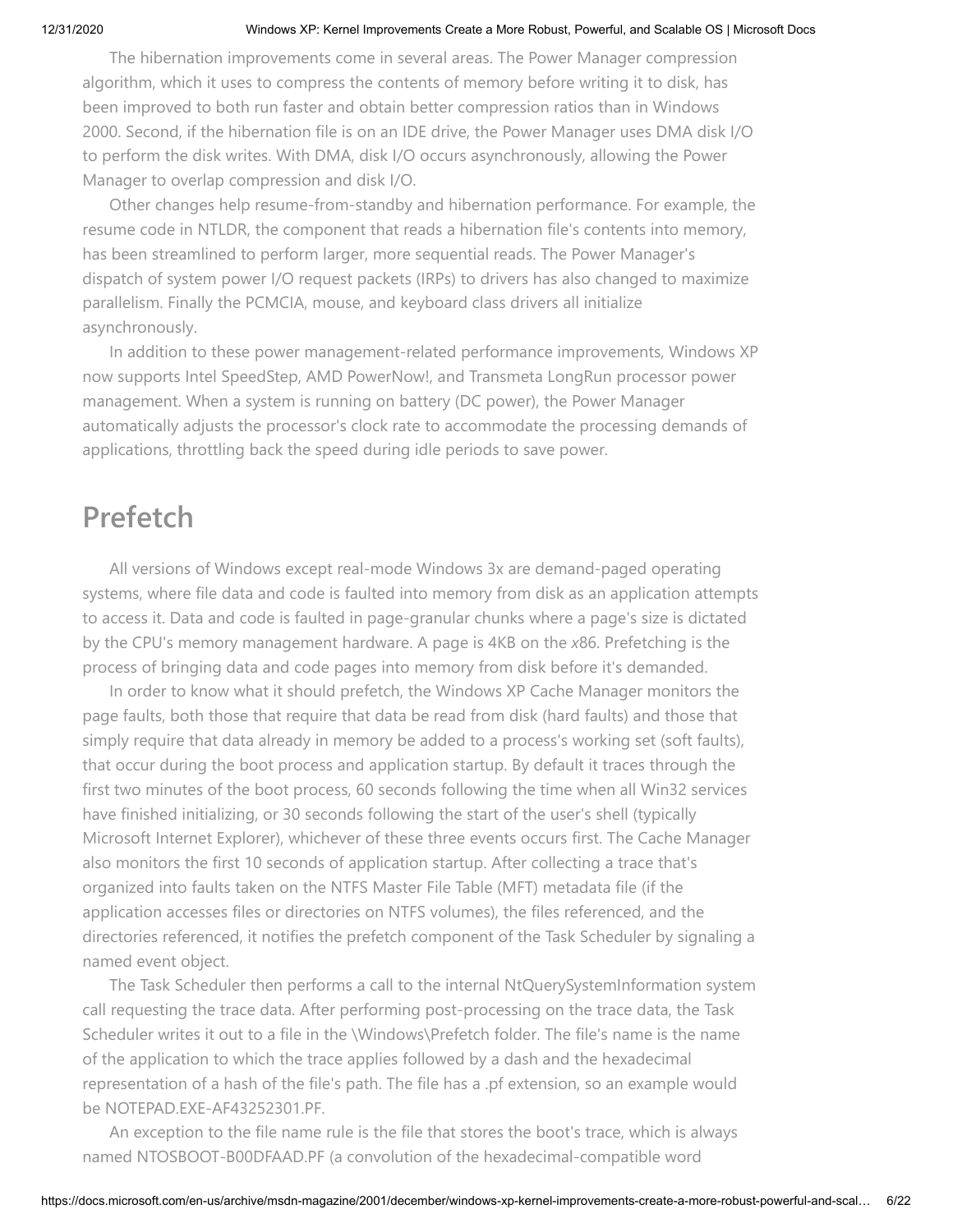BAADF00D, which programmers often use to represent uninitialized data). Only after the Cache Manager has finished the boot trace (the time of which was defined earlier) does it collect page fault information for specific applications.

 When the system boots or an application starts, the Cache Manager is called to give it an opportunity to perform prefetching. The Cache Manager looks in the prefetch directory to see if a trace file exists for the prefetch scenario in question. If it does, the Cache Manager calls NTFS to prefetch any MFT metadata file references, reads in the contents of each of the directories referenced, and finally opens each file referenced. It then calls the Memory Manager to read in any data and code specified in the trace that's not already in memory. The Memory Manager initiates all of the reads asynchronously and then waits for them to complete before letting an application's startup continue.

 How does this scheme provide a performance benefit? The answer lies in the fact that during typical system boot or application startup, the order of faults is such that some pages are brought in from one part of a file, then from another part of the same file, then pages are read from a different file, then perhaps from a directory, and so on. This jumping around results in moving the heads around on the disk. Microsoft has learned through analysis that this slows boot and application startup times. By prefetching data from a file or directory all at once before accessing another one, this scattered seeking for data on the disk is greatly reduced or eliminated, thus improving the overall time for system and application startup.

| Ejojx<br><b>Rec: WRDOWS\Prefetch</b>                          |                                    |         |               |                    |  |  |  |  |
|---------------------------------------------------------------|------------------------------------|---------|---------------|--------------------|--|--|--|--|
| Eile<br>Help<br>Edit<br>yjew<br>Favorites<br>Tools            |                                    |         |               |                    |  |  |  |  |
| $\cdot$ $\cdot$ $\cdot$ $\cdot$ $\cdot$<br>曲・<br>G<br>$\odot$ |                                    |         |               |                    |  |  |  |  |
|                                                               |                                    |         |               |                    |  |  |  |  |
| Address C C/WINDOWS(Prefetch<br>$\Rightarrow$ Go              |                                    |         |               |                    |  |  |  |  |
|                                                               | Name: A                            | Size    | Type          | Date Modified      |  |  |  |  |
| $\hat{\mathbf{x}}$<br><b>File and Folder Tasks</b>            | <b>BE FLTRWARN.EXE-264A182A.pf</b> | 3 KB    | PF F&         | 9/24/2001 8:56 PM  |  |  |  |  |
| <b>Bill</b> Rename this file                                  | FIP.ExE-06CSSCF9.pf                | $7$ KB  | PF F&         | 9/24/2001 6:49 AM  |  |  |  |  |
|                                                               | TO GLB1A2B.EXE-1881EF34.pf         | $9$ KB  | PF File       | 9/22/2001 5:54 PM  |  |  |  |  |
| <b>By Move this file</b>                                      | TT GREP.EXE-0E20D437.pf            | 38 KB   | PF File       | 9/26/2001 6:18 PM  |  |  |  |  |
| Copy this file                                                | BI HANDLE, EXE-33E369C7.pf         | 5 KB    | PF File       | 9/23/2001 7:39 PM  |  |  |  |  |
| Publish this file to the Web                                  | ET HELPCTR.EXE-08058318.pf         | 51 KB   | PF Fão        | 9/24/2001 2:22 PM  |  |  |  |  |
| Co E-mail this file                                           | THELPHOST.EXE-30599066.pf          | 24KB    | PF File       | 9/24/2001 2:22 PM  |  |  |  |  |
| Print this file                                               | TT HELPSYC.EXE-1C192440.pf         |         | 62 KB PF File | 9/27/2001 1:18 AM  |  |  |  |  |
| Celete this file                                              | ET HH.EXE-10460682.of              |         | 81 KB PF File | 9/26/2001 10:00 PM |  |  |  |  |
|                                                               | ET IDE.EXE-09AP9B34.pf             | 29 KB   | PF File       | 9/26/2001 9:16 PM  |  |  |  |  |
|                                                               | BILD/PLORE.EXE-2D97EBE6.pf         | 69 KB   | PF F&         | 9/27/2001 7:50 AM  |  |  |  |  |
| $\bullet$<br><b>Other Places</b>                              | TE IMAPILEXE-20149068.pf           | 12 KB   | PF File       | 9/25/2001 10:08 PM |  |  |  |  |
|                                                               | IN INFOVIEW.EXE-27000573.pf        | 13 KB   | PF File       | 9/26/2001 7:18 AM  |  |  |  |  |
| <b>ET WINDOWS</b>                                             | THE IPCOMPIG.EXE-05D7908C.pf       |         | 14 KB PF File | 9/25/2001 11:11 AM |  |  |  |  |
| <sup>2</sup> My Documents                                     | E KD.EXE-08487DF8.pf               | 35 KB   | PF File       | 9/22/2001 7:46 AM  |  |  |  |  |
| <b>Shared Documents</b>                                       | <b>B</b> Layoutuni                 | \$35 KB | Confi         | 9/26/2001 10:51 PM |  |  |  |  |
| <b>My Computer</b>                                            | THE LINK EXE-048D8882 of           | 43 KB   | PF File       | 9/25/2001 11:44 AM |  |  |  |  |
|                                                               | THE LIVEKD. EXE-266F32EC. of       | 19 KB   | PF File       | 9/22/2001 7:46 AM  |  |  |  |  |
| <b>CJ</b> My Network Places                                   | 33 LIVEKD-UPDATE.EXE-138084        | 9 KB    | PF File       | 9/22/2001 7:42 AM  |  |  |  |  |
|                                                               | SILIVEKD-UPDATE.EXE-2138F5         | 9 KB    | PF File       | 9/22/2001 7:46 AM  |  |  |  |  |
| ◉<br><b>Details</b>                                           | 国 M3.EXE-0070DD13.pf               | 15KB    | PF File       | 9/22/2001 5:55 PM  |  |  |  |  |
|                                                               | TE MOM.EXE-OCC196E4.pf             | 15 KB   | PF File       | 9/27/2001 7:47 AM  |  |  |  |  |
|                                                               | MMC.EXE-3COFBE0B.pf                |         | 29 KB PF File | 9/22/2001 12:18 PM |  |  |  |  |
|                                                               | TT MMC.EXE-4BD319F4.pf             | 24 KB   | PF File       | 9/27/2001 7:55 AM  |  |  |  |  |
|                                                               | ET MMC.EXE-51FCA3F6.pf             | 48 KB   | PF File       | 9/25/2001 10:38 PM |  |  |  |  |
|                                                               | THE MMC.EXE-63828740.pf            | 42 KB   | PF File       | 9/25/2001 3:33 PM  |  |  |  |  |
|                                                               | TE MMC.EXE-6750966E.pf             | $30$ KB | PF File       | 9/25/2001 11:40 AM |  |  |  |  |
|                                                               | MSDEV.EXE-383D3DA2.pf              |         | 78 KB PF File | 9/27/2001 6:29 AM  |  |  |  |  |
|                                                               | MSDTC.EXE-1D9D8668.pf              |         | 15 KB PF File | 9/25/2001 2:00 AM  |  |  |  |  |
|                                                               | <b>REMSIEVEC FXF-330626DC.nF</b>   |         | 2/LKR PF Film | 9/24/2001 2:30 PM  |  |  |  |  |

**Figure 1 Prefetch Directory**

 To minimize seeking even further, every three days or so, during system idle periods, the Task Scheduler organizes a list of files and directories in the order that they are referenced during a boot or application start, and stores the list in a file named \Windows\Prefech\Layout.ini. **Figure 1** shows the contents of a prefetch directory, highlighting the layout file. Then it launches the system defragmenter with a command-line option that tells the defragmenter to defragment based on the contents of the file instead of performing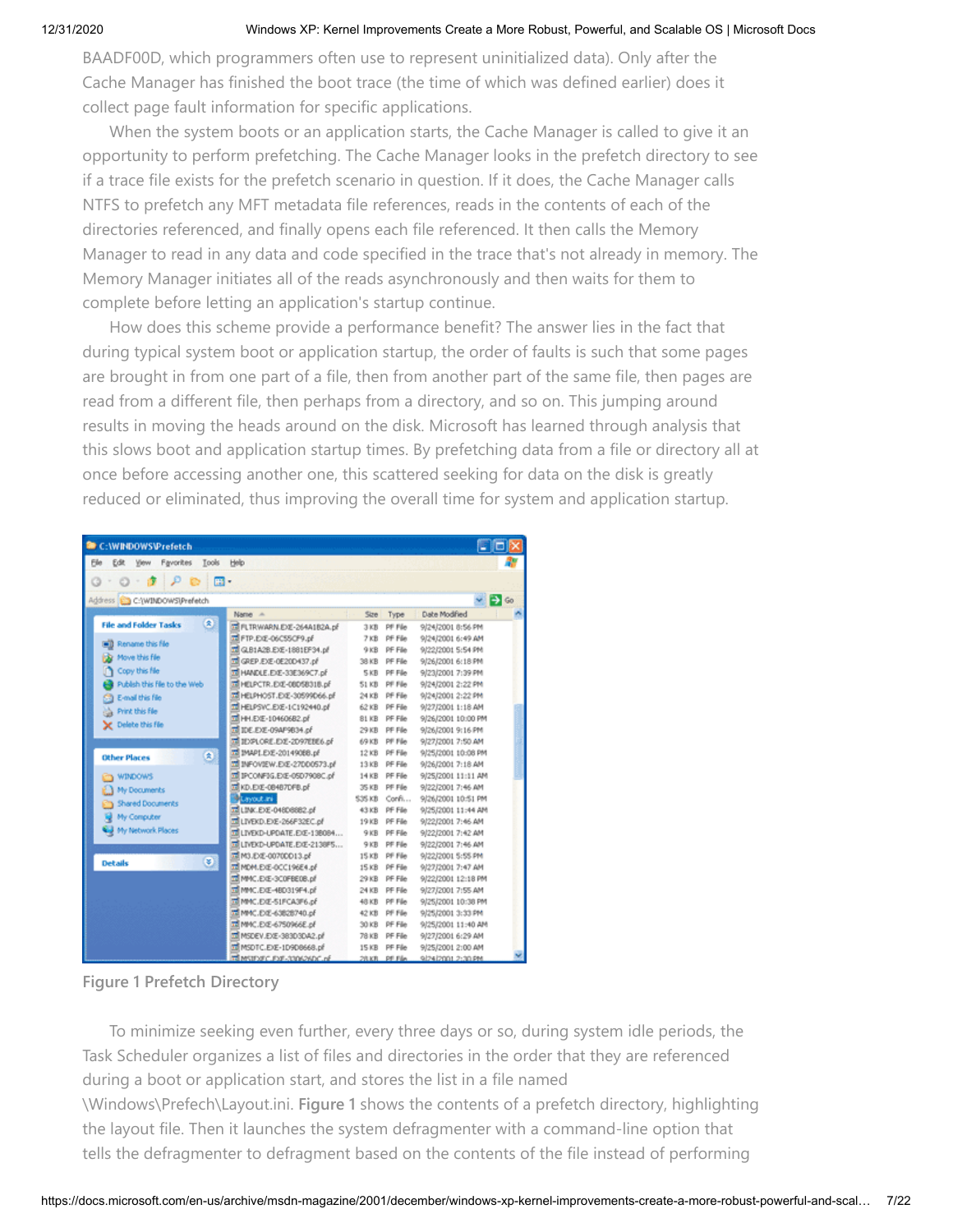a full defrag. The defragmenter finds a contiguous area on each volume large enough to hold all the listed files and directories that reside on that volume and then moves them in their entirety into that area so that they are stored one after the other. Thus, future prefetch operations will even be more efficient because all the data to be read in is now stored physically on the disk in the order it will be read. Since the number of files defragmented for prefetching is usually only in the hundreds, this defragmentation is much faster than full defragmentations.

### **64-bit Itanium Support**

 Windows XP 64-bit edition is the first released truly 64-bit version of Windows NT. It runs on the new Intel Itanium processor (at one time internal builds of Windows 2000 were running in native 64-bit mode on the Compaq Alpha AXP processor, but this was never released).

 To port Windows XP to Itanium was a major development effort. First, the architecturespecific code in the kernel, memory manager, and HAL had to be written from scratch. This includes support for trap dispatching, context switching, and the new three-level page table structure. Then, thousands of changes were required to get the millions of lines of code that comprise Windows XP to compile and run properly using the native 64-bit compiler and data types. However, the end result is a system that feels like its 32-bit counterpart. In fact, there are virtually no visible differences to the user or administrator other than text on the system properties page and various system display utilities that report processor type, and the fact that the new Visual Styles, like the Luna theme, are not supported on 64-bit Windows; only classic-style Windows is supported.

 Since much information about 64-bit support is already available in the MSDN® Library (such as the data type model and how to port Win32 applications), this section focuses on the internal changes to the operating system to support these systems.

### **64-bit Address Space**

 The most significant change is, of course, the fact that the virtual address space is huge compared to 32-bit Windows. While 32 bits provides 4GB of address space, 64 bits means over 17 billion GB (16 exabytes) of available address space.

 However, the way this address space is divided and laid out is quite different. Whereas 32 bit Windows divides the address space in half—2GB for user processes and 2GB for system space—64-bit Windows provides 7152GB to each user process (.0000416 percent of the total) and uses the rest for page tables, operating system code, and data (see **Figure 2**).

| 0                | <b>User-Mode User Space</b>      |  |  |
|------------------|----------------------------------|--|--|
| 6FC00000000      | <b>Kernel-Mode User Space</b>    |  |  |
| 1FFFFF0000000000 | <b>User Page Tables</b>          |  |  |
| 200000000000000  | <b>Session Space</b>             |  |  |
| 3FFFFF0000000000 | <b>Session Space Page Tables</b> |  |  |
| E00000000000000  | <b>System Space</b>              |  |  |
| FFFFFF0000000000 | <b>Session Space Page Tables</b> |  |  |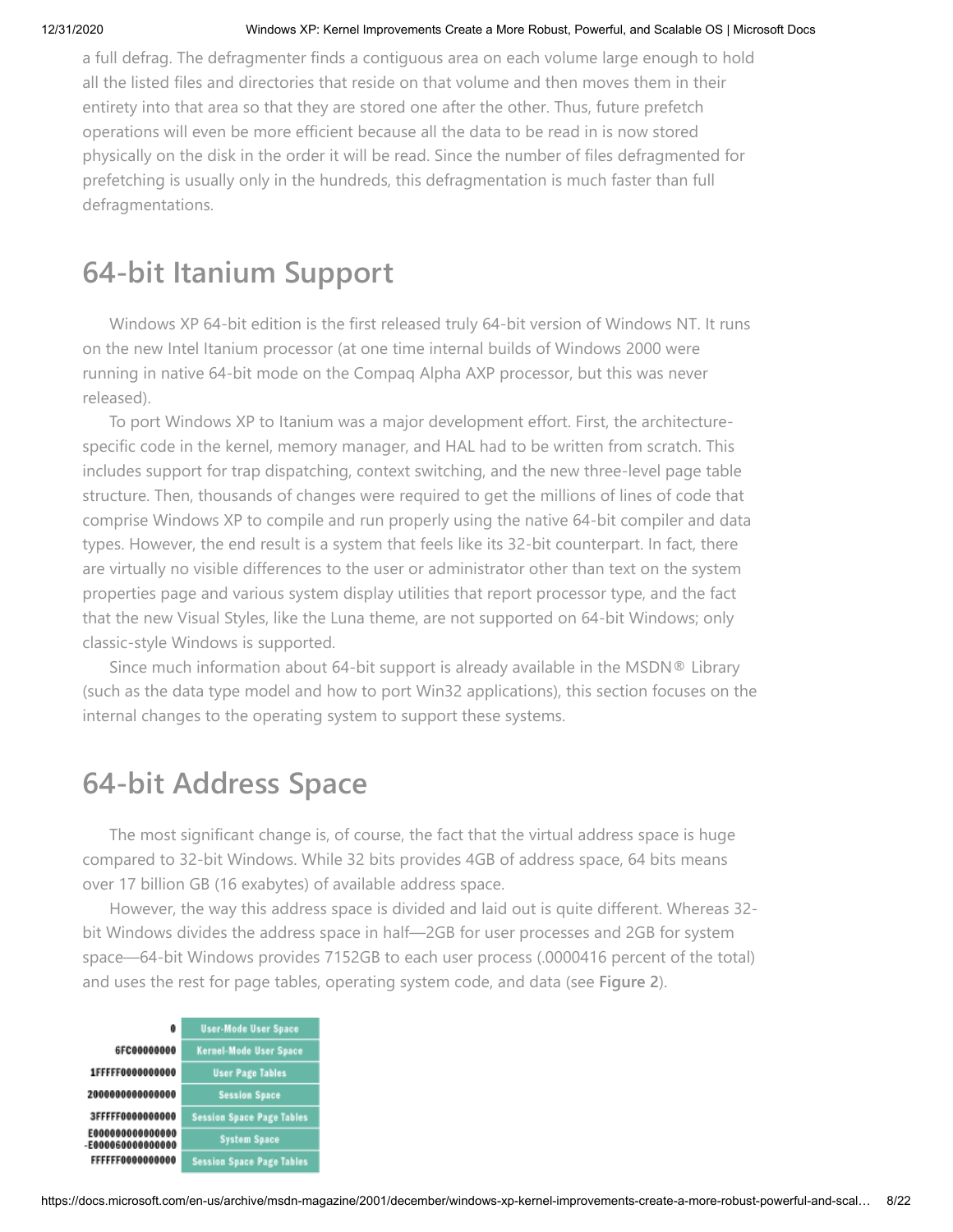**Figure 2 64-bit Address Space Layout**

 This larger virtual address space means applications can process vast amounts of data in a flat address space without resorting to mapping tricks like the AWE introduced in Windows 2000 that allow 32-bit applications to utilize more than 2GB of memory. Also, since the address space for the operating system is much larger, key system memory pools can be much larger now. This translates to the ability for the system to run more (and bigger) programs, load more (and bigger) device drivers, and cache more data. These larger limits are detailed in [Figure 3](https://technet.microsoft.com/en-us/AssetId:MSDN%7cdnmag01%7c~%5chtml%5cxpkernelfigures.htm).

### **64-bit Disk Partitioning**

 Itanium runs firmware that's compliant with the new Extensible Firmware Interface (EFI), a specification that is maintained by a consortium of companies. Part of EFI is the definition of a disk partitioning scheme called the GUID Partition Table (GPT). The 64-bit edition of Windows XP partitions disks during installation using GPT rather than Master Boot Record (MBR), which is the format Windows uses for *x*86 disks.

 GPT offers some advantages over MBR partitioning. For example, all disk offsets in the partition table are 64-bit instead of 32-bit quantities, and the partition table information is mirrored at the start and end of a disk. Furthermore, there's no nesting of partitions as is required in MBR partitioning when there are more than four partitions on a disk.

 Just as with the 32-bit version of the OS, the 64-bit edition can be configured to make the Logical Disk Manager (LDM) service manage a disk's partition so that you can define multipartition volumes (volume sets, RAID-5, and so on). LDM preserves the original partitioning scheme (MBR or GPT), but internally manages all the space on a disk not included in the boot partition or the partition table information, thereby creating soft partitions (as opposed to hard partitions defined by the disks main partitioning format). The host partition table defines the LDM spaces as partitions of type LDM.

 Interestingly, the Compaq Alpha processor's firmware was programmed to understand the relatively simple FAT file system format, which meant that at least one partition on the Alpha boot disk had to be formatted as FAT. EFI firmware also only understands FAT, so the 64-bit edition of Windows XP boot disk always contains at least one small FAT partition that includes the Windows boot loader file.

### **Recovery and Reliability**

 Windows 2000 was already a reliable platform. Windows XP builds on that foundation by adding a number of significant recovery capabilities and reliability improvements such as System Restore, Driver Rollback, Volume Shadow Copy, a more reliable service infrastructure, and new Driver Verifier options. We'll describe these options in detail.

### **System Restore**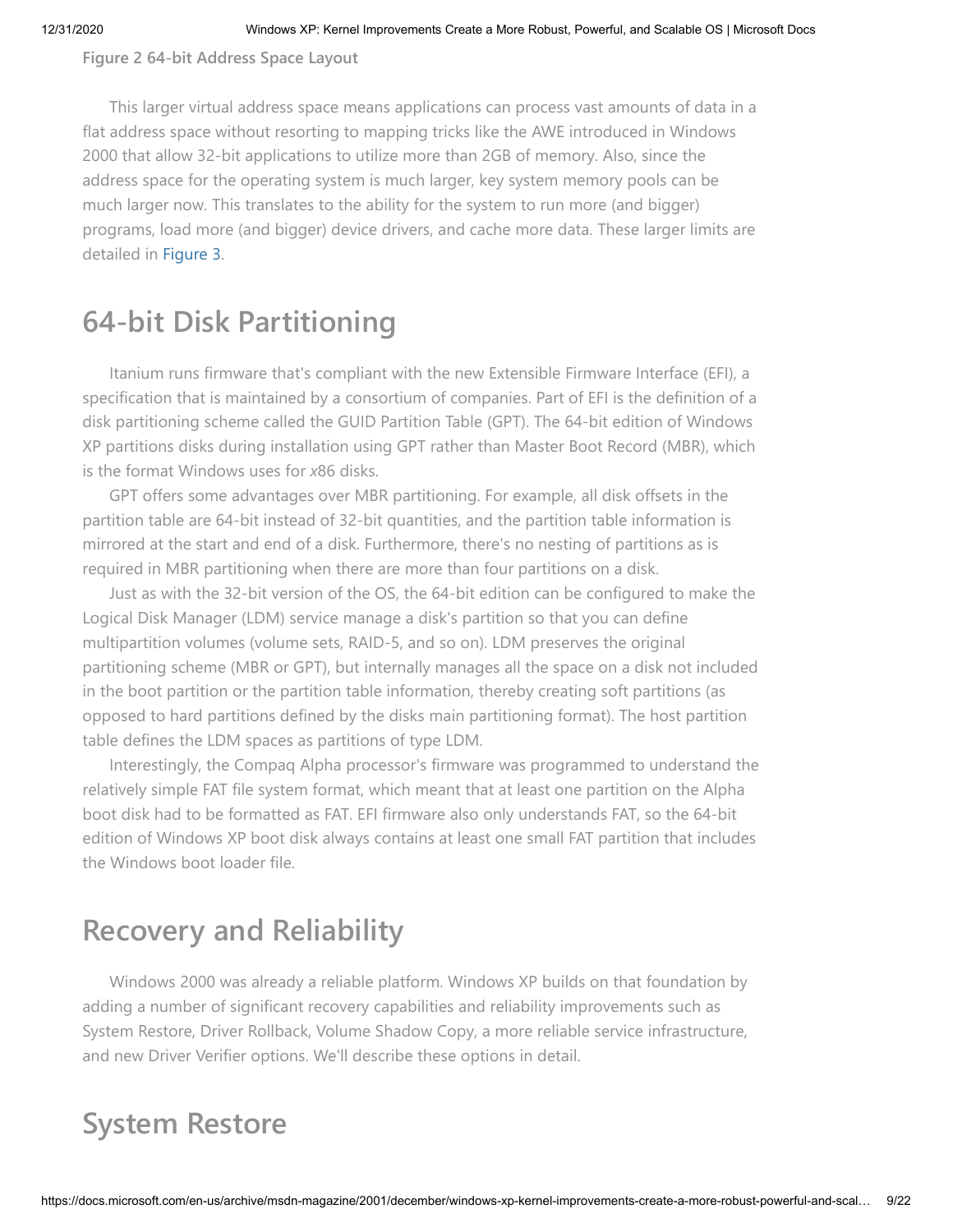System Restore, which originally appeared in a more rudimentary form in Windows Me, provides a way to restore the system to a previously known state that would otherwise require you to reinstall an application or even the entire operating system. For example, if you install one or more applications or make other system file or registry changes that cause applications to fail, you can use System Restore to revert the system files and the Registry to the state it had before the change occurred. System Restore is especially useful when you install an application that makes changes that you would like to undo. Setup applications that are compatible with Windows XP integrate with System Restore to create a restore point before an installation begins.

 System Restore's core lies in a service named SrService, which executes from a DLL (\Windows\System32\Srsvc.dll) running in an instance of the Service Host (\Windows\System32\Svchost.exe) process. The service's role is to both automatically create restore points and to export an API so that other applications—such as setup programs—can manually initiate restore point creation. System Restore reads its configuration parameters from HKLM\Software\Microsoft\System Restore, including those that specify how much disk space must be available for it to operate and at what time interval automated restore-point creation occurs. By default, the service creates a restore point every 24 hours while the system is up, and when the system is off or running on batteries (when automated restore points creation is disabled), it tries to ensure that the latest restore point is no older than 24 hours.

 When the System Restore service creates a new restore point it first creates a restore point directory, then snapshots a set of critical system files, including the system and user-profile Registry hives, WMI configuration information, the Microsoft® Internet Information Services (IIS) metabase file (if IIS is installed), and the COM registration database. Then the system restore driver, \Windows\System32\Drivers\Sr.sys, begins to track changes to files and directories, saving copies of files that are being deleted or modified in the restore point, and noting other changes, such as directory creation and deletion, in a restore point change log.

 Restore point data is maintained on a per-volume basis, so change logs and saved files are stored under the \System Volume Information\\_restore{*XX*-*XXX*-*XXX*} directory, where the Xs represent the computer's system-assigned GUID of a file's original volume. The restore directory contains restore-point subdirectories having names in the form RPn, where *n* is a restore point's unique identifier. Files that make up a restore point's initial snapshot are stored under a restore point's Snapshot directory.

 Backup files copied by the System Restore driver are given unique names such as A0000135.dll in an appropriate restore-point directory that reflect the assignment of an identifier and the preservation of the file's original extension. A restore point can have multiple change logs, each having a name like change.log.*N*, where *N* is a unique change log ID. A change log contains records that store enough information regarding a change to a file or directory so that the change can be undone. For example, if a file was deleted, the change log entry for that operation would store the copy's name in the restore point (A0000135.dll for example) and the file's original long and short file names. The System Restore service starts a new change log when a current one grows larger than 1MB or a certain time has passed. **Figure 4** depicts the flow of file system requests as the System Restore driver updates a restore point in response to modifications.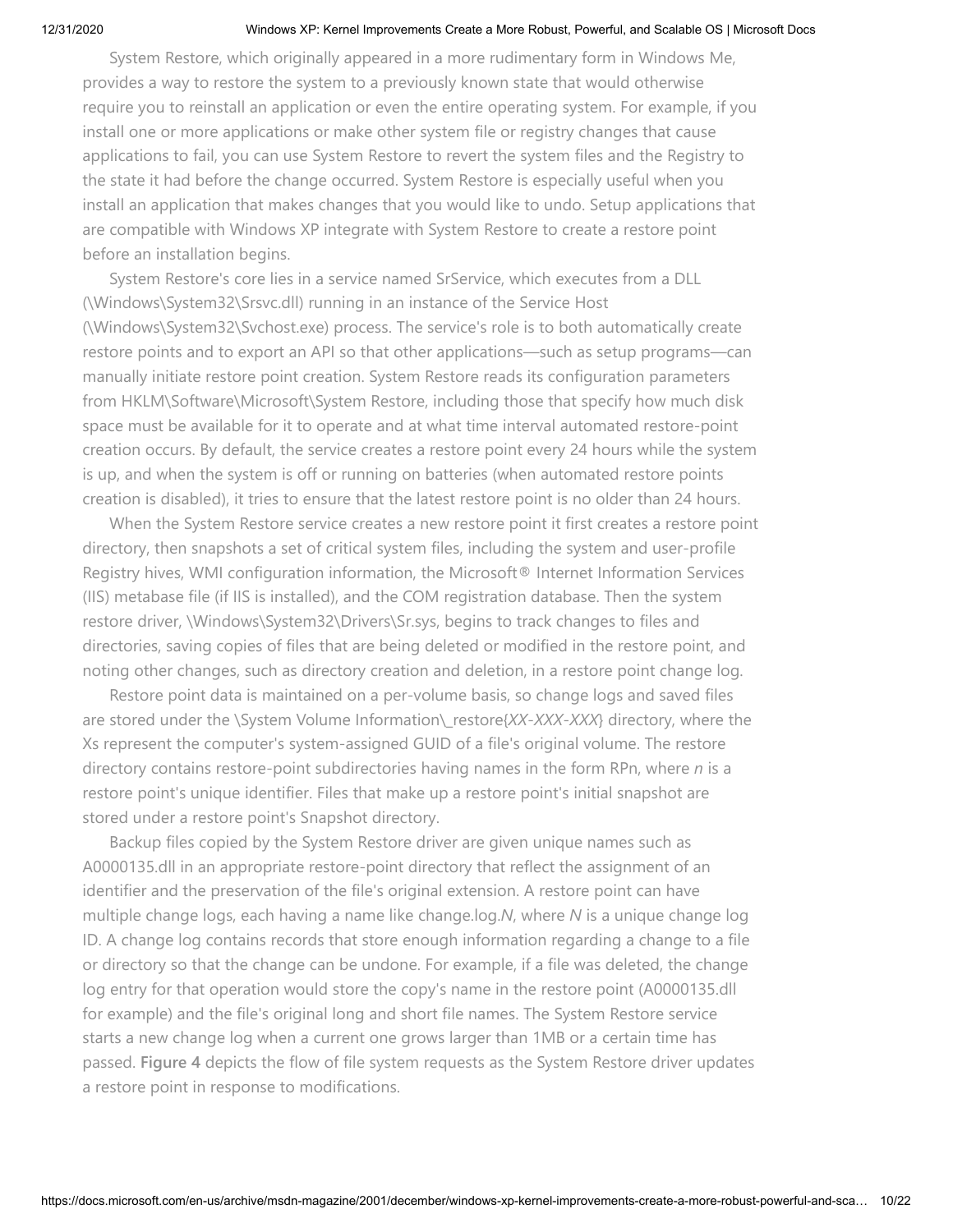

**Figure 4 Flow of File System Request**

 **Figure 5** shows a screenshot of a System Restore directory, which includes several restore point subdirectories, as well as the contents of the subdirectory corresponding to restore point 5. Note that the \System Volume Information directories are not accessible to either user or administrator accounts, but are accessible to the Local System account. To see this folder, open an instance of the command prompt running under the Local System account by using the "at" command to run cmd.exe interactively. For example, the command "at 13:44 /interactive cmd.exe" (replace the time with a time in the near future) will, at the designated time, open a command-prompt window that's running in the Local System Account.



**Figure 5 System Restore Directory**

 The restore point directory on the system volume also stores a file named \_filelist.cfg that includes the extensions of files for which changes should be stored in a restore point. This list, which is documented in the Platform SDK, directs System Restore to only track non-data files. For example, you wouldn't want an important Microsoft Word document to be deleted just because you rolled back the system to correct an application configuration problem.

 When the user directs the system to perform a restore, the System Restore wizard (\Windows\System32\Restore\Rstrui.exe) creates a DWORD value named RestoreInProgress under the System Restore parameters key and sets it to 1. Then it initiates a system shutdown with reboot by calling the ExitWindowsEx Win32 API. After the reboot, the WinLogon process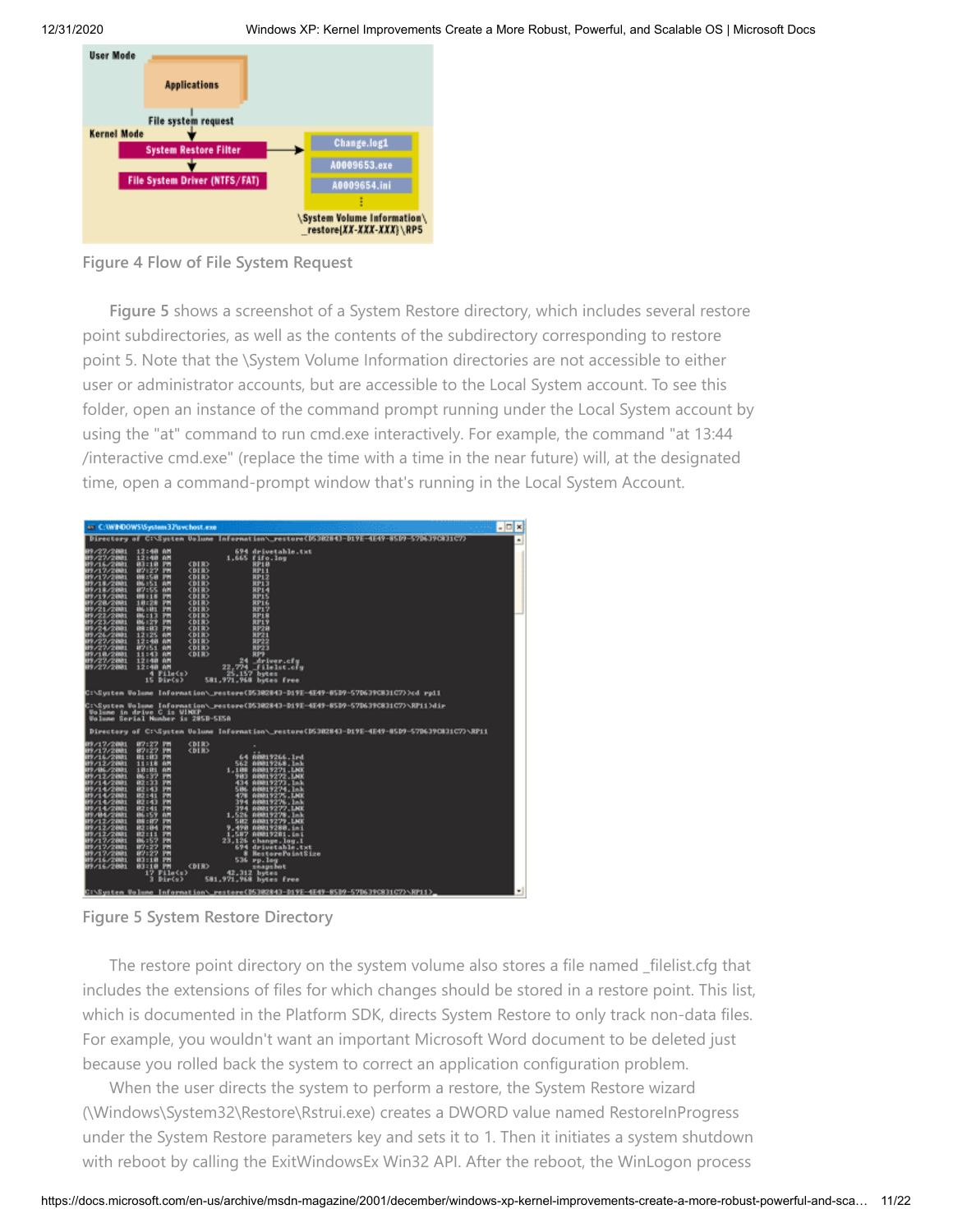(\Windows\System32\Winlogon.exe) realizes that it should perform a restore and copies saved files from the Restore Point's directory to their original locations and uses the log files to undo file system changes to files and directories. When the process is complete, the boot continues. Besides making restores safer, the reboot is necessary to activate restored Registry hives.

 The Platform SDK documents two System Restore APIs, SRSetRestorePoint and SRRemoveRestorePoint, for use by installation programs. Developers should examine the file extensions that their applications use in light of System Restore. Files that store user data should not have extensions matching those protected by System Restore, because otherwise users could lose data when rolling back to a restore point.

### **Driver Rollback, Protection, and Last Known Good**

 Another area where Microsoft has added a recovery capability to improve system reliability is in driver installation. To protect you from the situation where you install a thirdparty vendor's driver update that introduces problems, the Hardware Installation Wizard (HIW) keeps backup copies of replaced drivers. When you update a driver, the HIW creates a system restore point if the driver is unsigned and then saves the driver being replaced and its driver installation file (INF) in a unique directory with a name having the form \Windows\System32\Reinstallbackups\ *nnnn*\DriverFiles, where the trailing directory is a unique 4-digit decimal identifier. It then creates a corresponding Registry key named HKLM\Software\Microsoft\Windows\CurrentVersion\Reinstall\*nnnn* (*nnnn* is an incremented value) where it stores values that identify the replaced driver. If you update the same driver again, the HIW will create a new backup and delete the previous one, thus keeping only the most recent backup. A driver's property page in the Device Manager has a button that lets you roll back the driver to the previous version, as seen in **Figure 6**.

|                                | <b>S3 Graphics Inc. SavagelX Properties</b>                                                     |  |  |  |  |
|--------------------------------|-------------------------------------------------------------------------------------------------|--|--|--|--|
| Driver<br>General<br>Resources |                                                                                                 |  |  |  |  |
| S3 Graphics Inc. SavagelX      |                                                                                                 |  |  |  |  |
| Driver Provider:               | Microsoft                                                                                       |  |  |  |  |
| Driver Date:                   | 6/6/2001                                                                                        |  |  |  |  |
| Driver Version:                | 5.1.2001.0                                                                                      |  |  |  |  |
| Digital Signer:                | Microsoft Windows XP Publisher                                                                  |  |  |  |  |
| Driver Details                 | To view details about the driver files.                                                         |  |  |  |  |
| Update Driver                  | To update the driver for this device.                                                           |  |  |  |  |
| <b>Roll Back Driver</b>        | If the device fails after updating the driver, roll<br>back to the previously installed driver. |  |  |  |  |
| Uninstall                      | To uninstall the driver (Advanced).                                                             |  |  |  |  |
|                                | <b>OK</b><br>Cancel                                                                             |  |  |  |  |

**Figure 6 Rolling Back the Driver**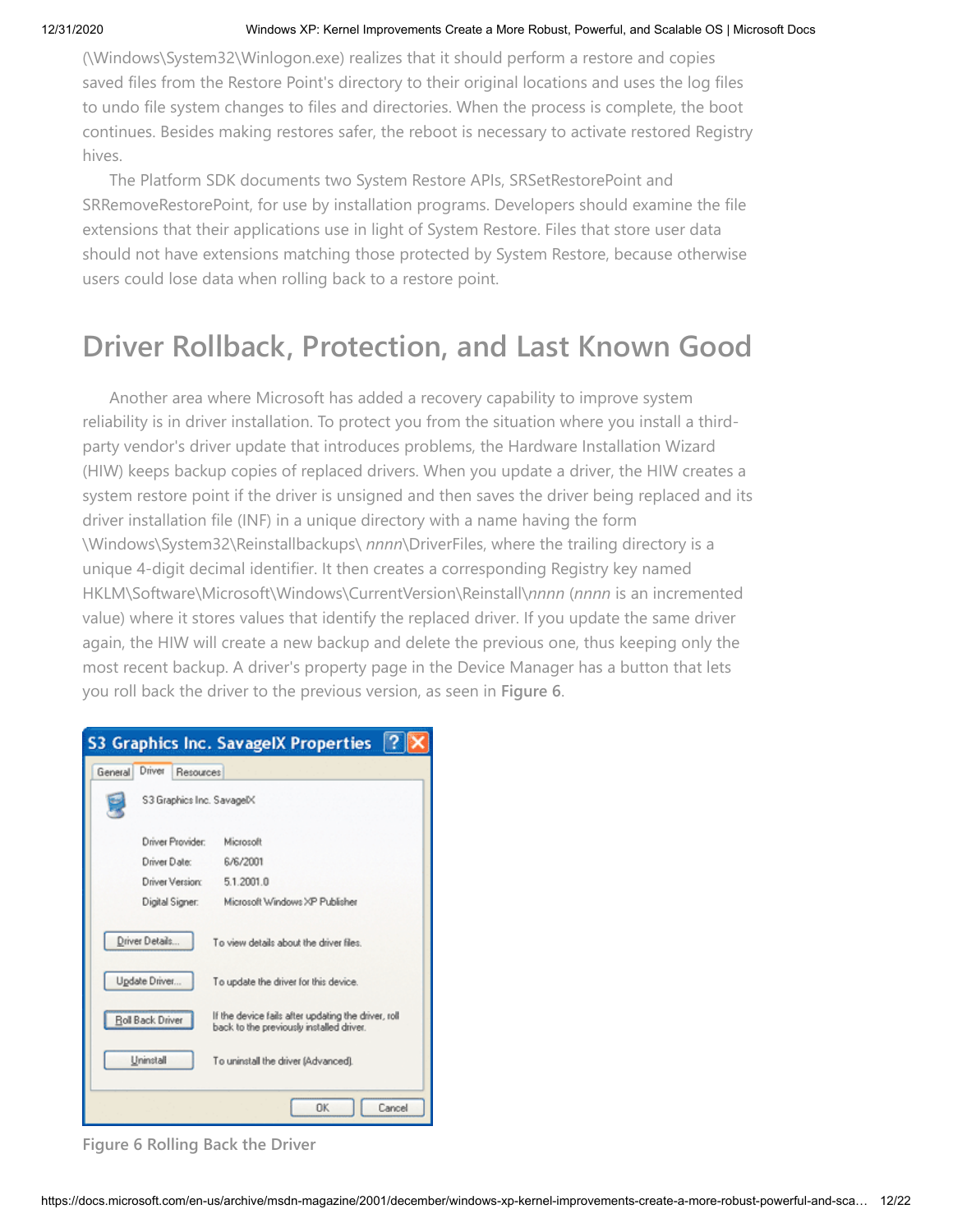The Last Known Good recovery option, with which you access through the boot menu, allows you to revert the system to the last copy of the

HKEY\_LOCAL\_MACHINE\System\CurrentControlSet subkey with which the system successfully booted and a user logged on. It has been integrated with the HIW to make recovery even more likely. One of the most common uses for Last Known Good is to return a system to a bootable state after you've installed a driver that prevents the system from booting successfully—the previous copy of the CurrentControlSet won't have the Registry settings that enable the new driver. However, if you update an existing driver, Last Known Good wouldn't have helped you—prior to Windows XP, that is. Now, when you update a driver the HIW saves the previous version used to boot successfully in \Windows\LastGood\System32\Drivers, and when you select the Last Known Good boot option the updated driver is replaced with the old version.

 Windows XP has the same driver-signing policy support as Windows 2000 where you can configure the system to warn you about, prevent, or silently allow the installation of device drivers that haven't been signed by Microsoft (and therefore haven't passed Microsoft driver testing). Windows XP adds to this a new feature called Driver Protection, which consists of a database of drivers that are known to crash systems. When in user mode, the Plug and Play Manager service blocks the installation of any driver listed in the database stored at \Windows\Drvmain.sdb and instead opens a Web page at the Microsoft site that reports the reason why the installation was blocked and where to find updates, if available.

### **Volume Shadow Copy Service**

 A limitation of many backup utilities relates to open files. If an application has a file open for exclusive access, a backup utility can't gain access to the file's contents. Even if the backup utility can access an open file, an inconsistent backup could be created. Consider an application that updates a file at its beginning and again at its end. A backup utility that saves the file during this operation might record an image of the file that reflects the start of the file before the application's modification and the end after the modification. If the file is later restored, the application may deem the entire file corrupt, since it might be prepared to handle the case where the beginning has been modified and not the end, but not vice versa. These two problems illustrate why most backup utilities skip open files altogether.

 A new facility in Windows XP, called volume shadow copy, allows the built-in backup utility to record consistent views of all files, including open ones. The shadow copy driver is a type of driver, called a storage filter driver, that layers between file system drivers and volume drivers (the drivers that present views of the disk sectors that represent a logical drive) so that it can see the I/O directed at a volume. When the backup utility starts a backup operation it directs the volume shadow copy driver (\Windows\System32\Drivers\Volsnap.sys) to create a volume shadow copy for the volumes that include files and directories being recorded. The volume shadow copy driver freezes I/O to the volumes in question and creates a shadow volume for each. For example, if a volume's name in the Object Manager namespace is \Device\HarddiskVolume0, the shadow volume might be named \Device\HarddiskVolumeShadowCopy*N*, where *N* is a unique ID.

 Instead of opening files to back up on the original volume, the backup utility opens them on the shadow volume. A shadow volume represents a point-in-time view of a volume, so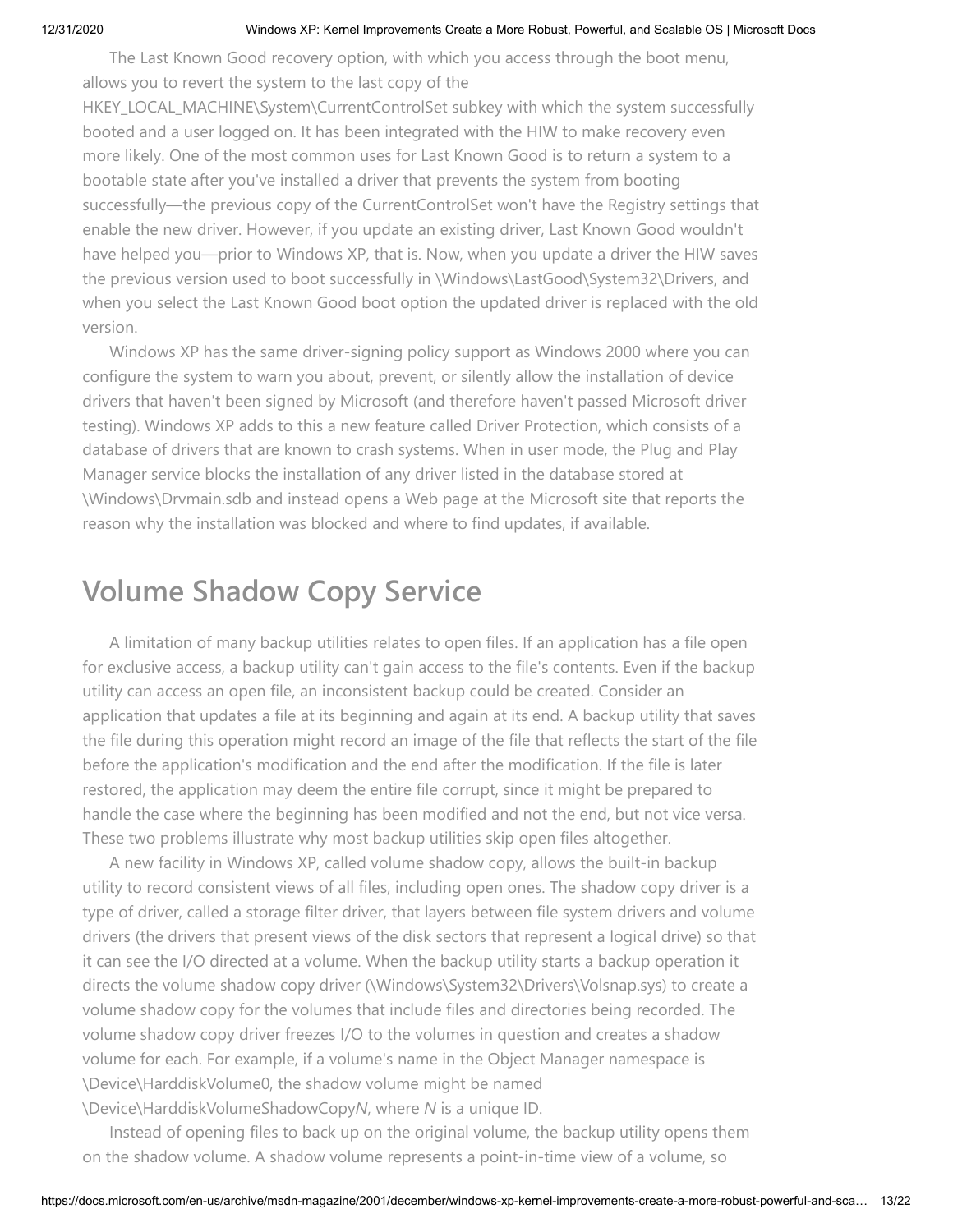whenever the volume shadow copy driver sees a write operation directed at an original volume, it reads a copy of the sectors that will be overwritten into a paging file-backed memory section that's associated with the corresponding shadow volume. It services read operations directed at the shadow volume of modified sectors from this memory section, and services reads to non-modified areas by reading from the original volume. Because the backup utility won't save the paging file or the contents of the system-managed \System Volume Information directory located on every volume, the snapshot driver uses the defragmentation API to determine the location of these files and directories, and does not record changes to them. By relying on the shadow copy facility, the Windows XP backup utility overcomes both of the backup problems related to open files.

 The shadow copy driver is actually only an example of a shadow copy provider that plugs into the shadow copy service (\Windows\System32\Vssvc.exe). The shadow copy service acts as the command center of an extensible backup core that enables ISVs to plug in writers and providers. A writer is a software component that enables shadow copy-aware applications to receive freeze and thaw notifications in order to ensure that backup copies of their data files are internally consistent, whereas providers allow ISVs with unique storage schemes to integrate with the shadow copy service. For instance, an ISV with mirrored storage devices might define a shadow copy as the frozen half of a split-mirrored volume. **Figure 7** shows the relationship between the shadow copy service, writers, and providers.



#### **Figure 7 Shadow Copy Service, Writers, and Providers**

 The entire shadow copy API is currently only available to ISVs under NDA; however, file system drivers must properly handle two documented shadow copy-related I/O control requests (IOCTL): IOCTL\_VOLSNAP\_FLUSH\_AND\_HOLD\_WRITES and IOCTL\_VOLSNAP\_RELEASE\_WRITES. Their names are self-explanatory. The shadow copy API sends the IOCTLs to the logical drives for which snapshots are being taken so that all modifications initiated before the snapshot have completed when the shadow copy is taken, making the file data recorded from a shadow copy consistent in time.

### **Services Reliability**

 The last area of reliability improvements is in the area of the services infrastructure. Prior to Windows 2000, some services shared a process with other services and some ran in their own process. Windows 2000 introduced the generic service host process, Svchost.exe. The goal was to reduce system resources by consolidating the various processes hosting built-in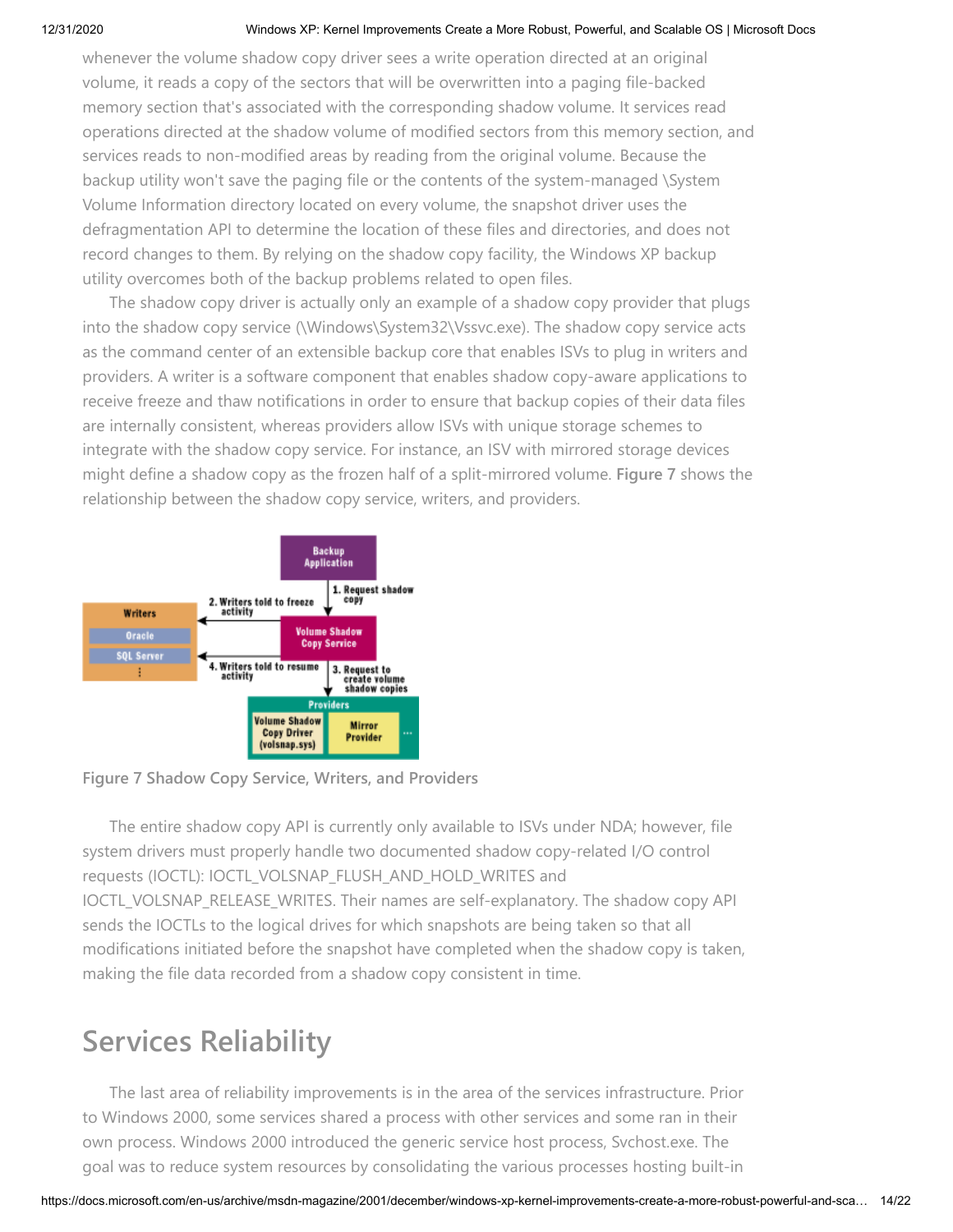operating system services into a single process. Or, it could permit the system administrator to configure the system to run certain services in their own processes, which would prevent one service from corrupting the private memory of other unrelated services (this capability is not documented or supported yet).

 If you look at the Windows XP process list in Task Manager (see **Figure 8**), you will notice at least four Svchost.exe processes: two running under the SYSTEM account (sometimes referred to as LocalSystem) and two running under two new service accounts: NETWORK SERVICE and LOCAL SERVICE.

| <b>E Windows Task Manager</b>                       |                        |                          |    |  |  |
|-----------------------------------------------------|------------------------|--------------------------|----|--|--|
| File<br>Options View                                | Help                   |                          |    |  |  |
| Processes<br>Applications                           | Performance Networking |                          |    |  |  |
|                                                     |                        |                          |    |  |  |
| Image Name                                          | PID                    | <b>Liser Name</b>        |    |  |  |
| spoolsv.exe                                         | 1196                   | SYSTEM                   |    |  |  |
| svchost.exe                                         |                        | 800 SYSTEM               |    |  |  |
| svchost.exe                                         | 888                    | <b>SYSTEM</b>            |    |  |  |
| svchost.exe                                         | 1060                   | NETWORK SERVICE          |    |  |  |
| sychost.exe                                         |                        | 1088 LOCAL SERVICE       |    |  |  |
| sychost.exe                                         | 3496                   | SYSTEM                   |    |  |  |
| System                                              | 4                      | SYSTEM                   |    |  |  |
| System Idle Process                                 | n.                     | <b>SYSTEM</b>            |    |  |  |
| taskmgr.exe                                         |                        | 2032 dsolomon            |    |  |  |
| THotkey.exe                                         |                        | 1428 SYSTEM              |    |  |  |
| vdtask.exe                                          |                        | 1528 dsolomon            |    |  |  |
| vmnat.exe                                           |                        | 1600 SYSTEM              |    |  |  |
| vmnetbridge.exe                                     |                        | 1520 SYSTEM              |    |  |  |
| VMNetDHCP.exe                                       | 1552                   | SYSTEM<br><b>SYSTEM</b>  |    |  |  |
| vmware-authd.exe                                    | 1484<br>572            | SYSTEM                   |    |  |  |
| winlogon.exe<br>WINWORD.EXE                         | 3308                   | dsolomon                 |    |  |  |
|                                                     |                        |                          |    |  |  |
| <b>FIE</b>                                          |                        |                          | Y. |  |  |
| Show processes from all users<br><b>End Process</b> |                        |                          |    |  |  |
| Processes: 37                                       | CPU Usage: 3%          | Commit Charge: 213164K / |    |  |  |

**Figure 8 Windows XP Process List in Task Manager**

 One of the two Svchost processes running under SYSTEM hosts the bulk of the services, 29 of them in total. The second one hosts a single service, Remote Procedure Call (RPCSS). The reason this service needs to be in a separate process is that user-written DLLs are loaded into this process. By having RPC running in its own process, these DLLs cannot adversely affect the operation of the other built-in operating system services. The Svchost process running under NETWORK SERVICE hosts a single service, the DNS Client. The Svchost process running LOCAL SERVICE hosts the TCP/IP NetBIOS Helper, Remote Registry, Simple Service Discovery Protocol, and Web Client services.

 The reason for the two new service accounts is to improve system security by reducing the privileges that services run with. LOCAL SERVICE is a built in account that doesn't need a password to log on. The account has only a few privileges, and is not a member of the local administrators group. So, if a service that is running under this account is compromised, it cannot take down the whole machine. LOCAL SERVICE also has no network credentials, so attempts to access a machine on the network will connect with the null session. The NETWORK SERVICE account has the same set of privileges as LOCAL SERVICE, but has access to the machine's credentials for outbound connections, similar to the SYSTEM account.

## **New Driver Verifier Options**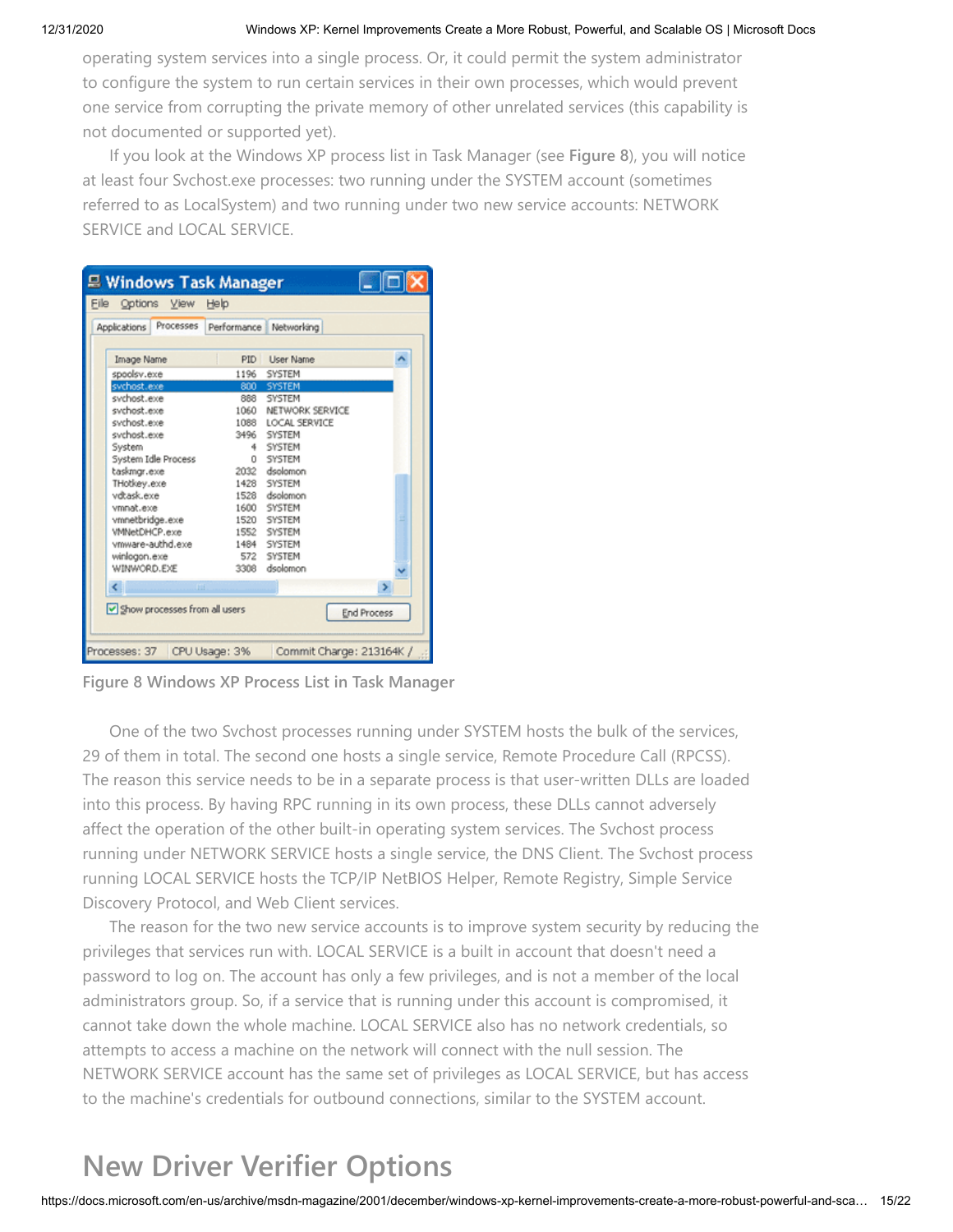Driver Verifier in Windows 2000 is credited with reducing the number of blue screens that customers faced with Windows NT 4.0 by helping driver writers find more bugs in their code during the testing process. Windows XP adds a few new verification options that increase the rigorous testing of driver operations.

- DMA verification detects improper use of DMA buffers, adapters, and map registers.
- Deadlock detection detects lock hierarchy violations with spinlocks, mutexes, and fast mutexes.
- SCSI verification monitors the interaction between a SCSI miniport driver and the port driver.
- Enhanced I/O Verification tests drivers' support for power management, WMI, and filters.

 The user interface has also been improved to make it easier for the administrator to choose verification options, including a new option to automatically verify all unsigned drivers.

## **File Systems**

Windows XP includes a number of enhancements in the area of file systems:

- Windows XP now supports DVD-RAM devices as CD, DVD, and rewritable disks. DVD-RAM media can be formatted with the FAT32 file system.
- The Encrypting File System (EFS) is no longer a separate driver in Windows XP, but instead is integrated into NTFS. EFS now supports multiple-user access to encrypted files, making the sharing of encrypted files possible.
- A new Win32 API, GetVolumePathNamesForVolumeName, returns the list of mount points that refer to a volume given any volume type.
- Defragmentation support is more sophisticated.
- NTFS can mount read-only media and has better security defaults.
- File system filter drivers can register callbacks to intercept fast I/O operations.

## **Defragmentation Improvements**

 Windows NT 4.0 introduced file system support for defragmenting files and Windows 2000 added a built-in defragmentation utility. Although there were some improvements to the underlying defragmentation engine in Windows 2000 (for example, support for defragmenting NTFS directories), the implementation had limitations, primarily on NTFS volumes, that prevented defragmentation utilities from being as effective as they otherwise could be.

 For example, you could not defragment NTFS volumes with cluster sizes larger then 4KB. Another limitation prevented fine-grained movement of uncompressed NTFS file data—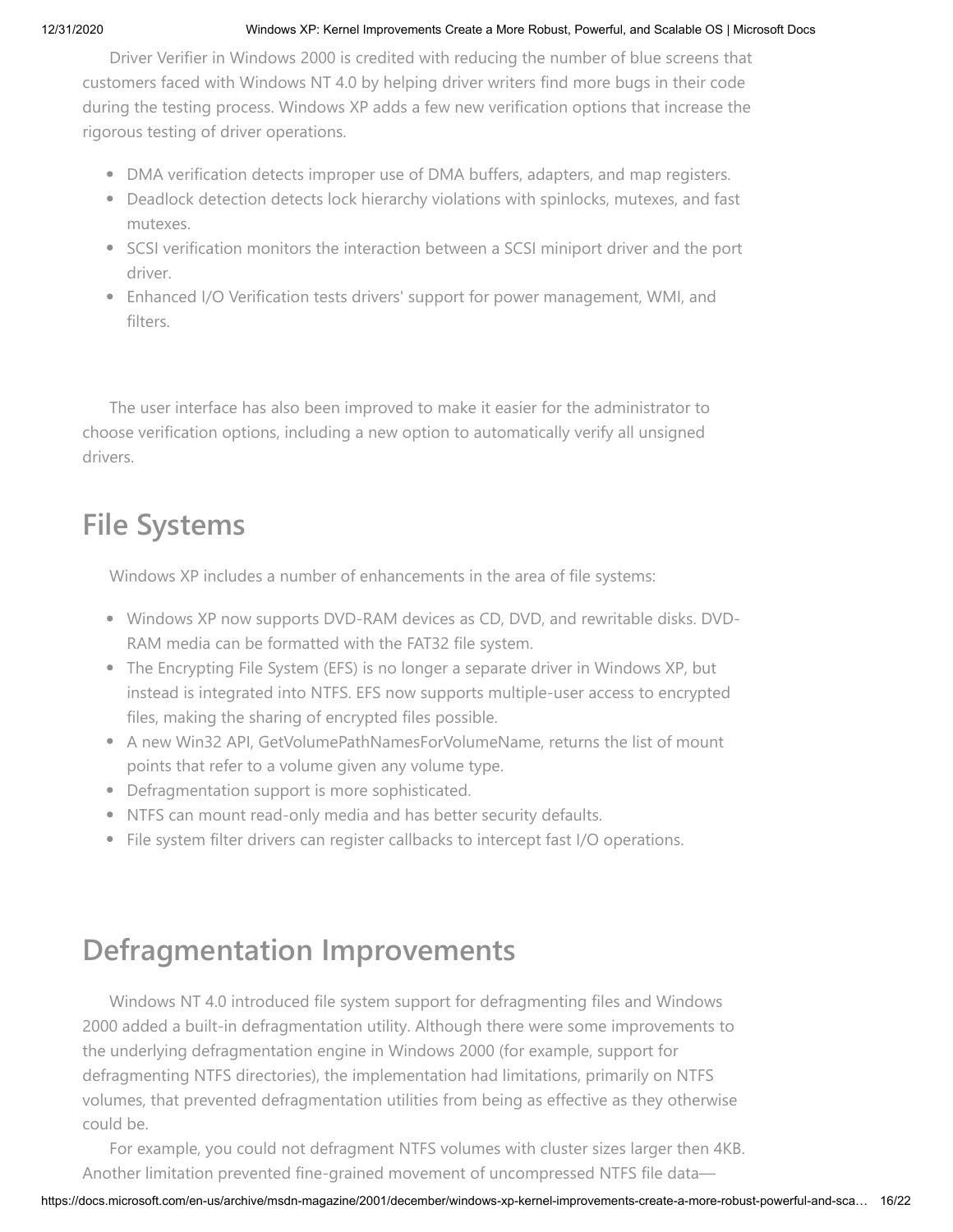moving a single file cluster moved the 4KB chunk of the file containing the cluster as well. Perhaps the biggest limitation was that it did not defragment NTFS metadata files such as the Master File Table (MFT) or the metadata describing a directory's contents.

 Some of these limitations resulted from the fact that the NTFS defrag implementation on Windows NT and Windows 2000 piggy-backs on NTFS support for compressed files. The NTFS compressed file functions map files into memory in 4KB-granular chunks using Cache Manager interfaces, and therefore do not support cluster sizes larger than 4KB.

 Microsoft virtually rewrote file system defrag support for Windows XP to remove the dependency on compressed-file routines and the Cache Manager. This means that data movement works at granularity of a single cluster for uncompressed files and that defragmentation works on NTFS volumes with cluster sizes larger than 4KB. Also, defragmentation is now supported on encrypted files.

 The other big enhancement is support for online defragmentation of the MFT and most directory and file metadata. Finally, there are a number of odd special cases in the Windows 2000 defragmentation interface that made writing a defragmenter especially challenging. In Windows XP, while the defragmentation API interface has remained unchanged, the way you can use it has improved enormously, which means better defragmentation that will result in better system performance.

### **NTFS**

 Prior to Windows XP, NTFS would fail to mount volumes on read-only media, but now it does, and it returns the new FILE\_READ\_ONLY\_VOLUME flag for the GetVolumeInformation API on such volumes. NTFS on Windows XP also introduces the SetFileShortName Win32 API, which allows applications to set a file or directory's short name independently of its long name on NTFS volumes. This functionality is required by backup applications that want to preserve original short names.

 Another new Win32 API, SetFileValidData, enables applications to efficiently create files without incurring a performance penalty for zero-filling them. A file has a notion of a valid data length (VDL) and an end-of-file (EOF) where the VDL is always less than or equal to the EOF, and any space between the two is known as the file's tail. Any writes to the tail cause the VDL to grow to the end of the write, and any region between the previous VDL and the start of the write are zero-filled.

 Some applications, usually clustered file systems and restore applications, use hardware devices to write data directly into files, bypassing the operating system and file system drivers. Such applications take advantage of the new API to set a file's VDL and then fill the file up to the VDL with data. In addition, some multimedia applications create very large files and don't want to pay the up-front cost of having a file initially zero-filled, which is what NTFS would normally do when a file is sized.

 Because NTFS doesn't zero-fill the data up to the VDL defined by SetFileValidData, the API opens a security hole where an application may be able to see data of the file or files that previously occupied the clusters that NTFS assigns the grown file. SetFileValidData therefore requires that the caller have the new SeManageVolumePrivilege enabled, which is by default only assigned to administrators. In the future, this privilege will allow nonadministrators to perform other disk management functions.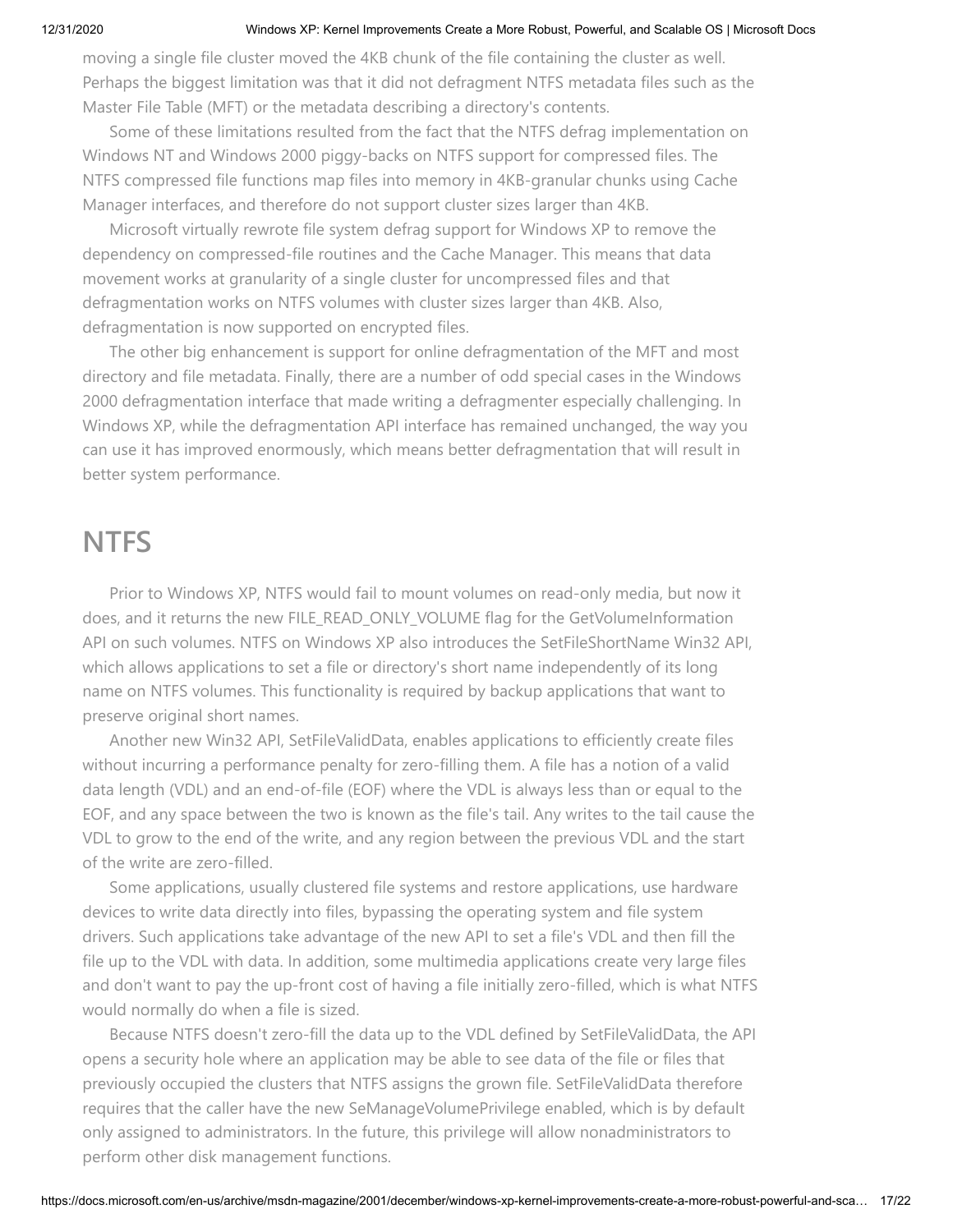An NTFS change that systems administrators interested in security will view as a positive move is the default access control list (ACL) that NTFS applies to new files in directories. Prior to Windows XP the default ACL allowed the Everyone group (to which all users are members) full control, but in Windows XP the default ACL only allows the Administrators group, the System account, and the owner full access—the Users group only has read access.

### **File System Filter Callbacks**

 A file system filter driver is a type of device driver that has been supported since the first version of Windows NT. These drivers are widely used in on-access virus scanners, encryption products, and licensing products that need to see file system changes as they occur. Windows XP introduces changes that affect filter driver writers in its fast I/O routines, the special functions that a file system driver registers so that the Memory Manager, Cache Manager, and I/O system can execute file system I/O and interact with file system drivers without having to generate I/O Request Packets (IRPs).

 There are a number of fast I/O routines for which file system filter drivers are not invoked. The routines for which filters are bypassed are those that the Memory Manager calls before and after creating a section backed by a file, ones the Cache Manager calls before and after flushing all or part of a file's modified cached data back to disk, and routines the Memory Manager executes before and after writing dirty mapped-file pages back to a file.

 The reason that the system bypasses filters for these functions is that it doesn't trust filter drivers. If a filter doesn't pass these calls down to the underlying file system driver it causes file system data corruption and almost certainly a crash (however, there are a lot of things that a filter driver can do to cause crashes).

 Windows XP introduces a new function, FsRtlRegisterFileSystemFilterCallbacks, that filter drivers use to register callbacks for these various operations. This makes it possible for file system filter drivers to examine these operations and even to fail them, and the runtime can ensure that the underlying file system driver is always invoked when appropriate. The Windows XP Installable File System Kit, which can be ordered through [http://www.microsoft.com/ddk/ifskit/XPdefault.asp,](http://www.microsoft.com/ddk/ifskit/XPdefault.asp) provides documentation for this function.

## **Application Compatibility—Side-by-side Assemblies**

 A problem that has long plagued Windows users is DLL Hell. You enter DLL Hell when you install an application that replaces one or more core system DLLs, such as those for common controls, the Visual Basic® runtime, or MFC. Application installation programs do this in order to ensure that the application runs properly, but at the same time the updated DLL may have incompatibilities with other installed applications.

 Windows 2000 partly addressed DLL Hell by preventing the modification of core system DLLs with the Windows File Protection feature, and by allowing applications to use private copies of these core DLLs. To use a private copy of a DLL instead of the one in the system directory, an application's installation must include a file named *Application*.exe.local (where "Application" is the name of the application's executable), which directs the loader to first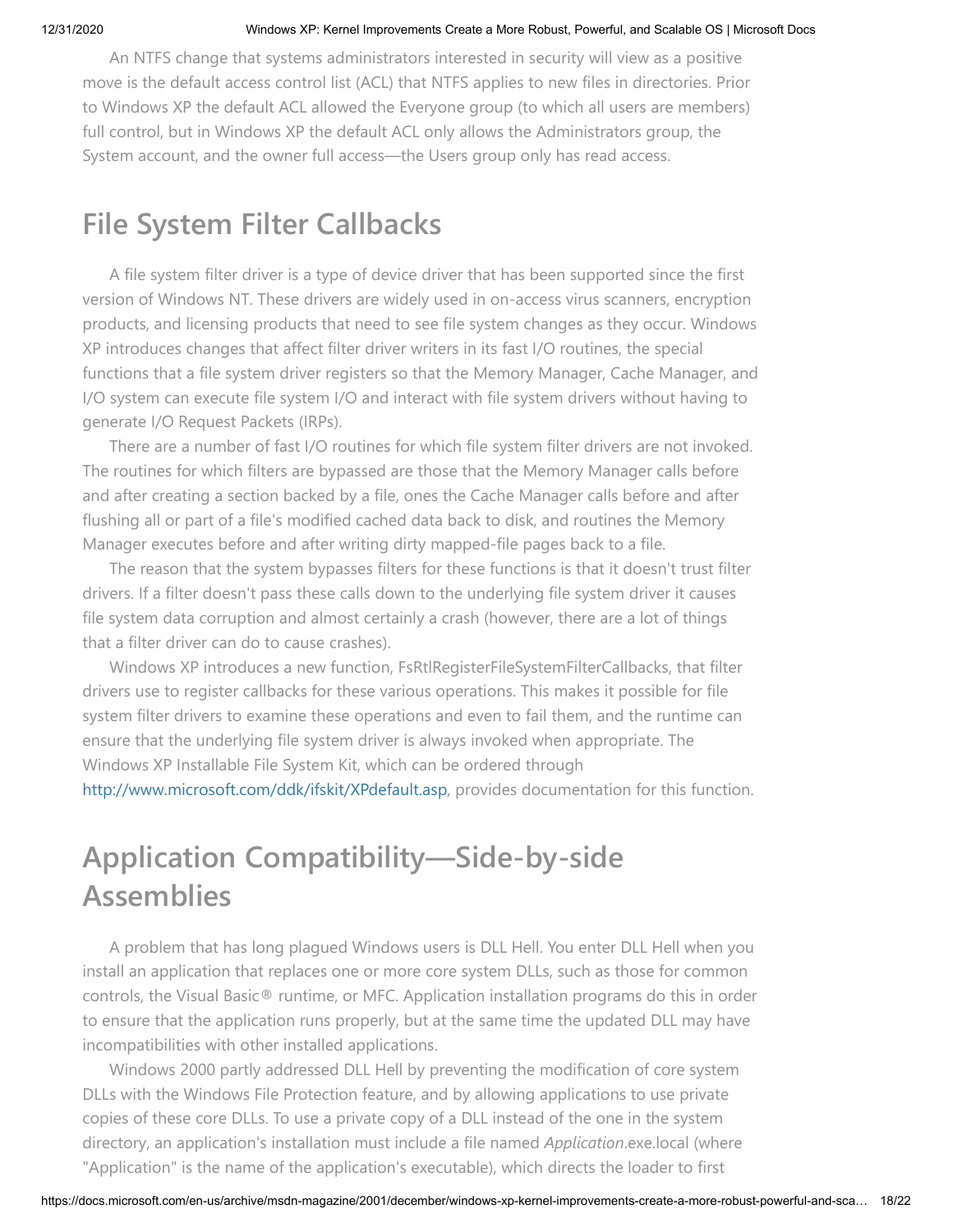look for DLLs in that directory. This type of DLL redirection avoids application/DLL incompatibility problems, but at the expense of not sharing DLLs, which is one of the points of DLLs in the first place. In addition, any DLLs loaded from the list of known DLLs (DLLs that are permanently mapped into memory), or that are loaded by those DLLs, can't be redirected using this mechanism.

 To further address application and DLL compatibility while allowing sharing, Windows XP introduces shared assemblies. An assembly consists of a group of resources, including DLLs, and an XML manifest file that describes the assembly and its contents. An application references an assembly through the existence of its own XML manifest. The manifest can be a file in the application's installation directory that has the same name as the application with ".manifest" appended, for instance, *application*.exe.manifest, or it can be linked into the application as a resource. The manifest describes the application and its dependence on assemblies.

 There are two types of assemblies, private and shared. The difference between the two is that shared assemblies are digitally signed so that corruption or modification of their contents can be detected, as well as stored under the \Windows\Winsxs directory whereas private assemblies are stored in an application's installation directory. Thus, shared assemblies also have an associated catalog file (.cat) that contains its digital signature information. Shared assemblies can be side-by-side assemblies because multiple versions of a DLL can reside on a system simultaneously, with applications dependent on a particular version using that version.

 An assembly's manifest file typically has a name that includes the name of the assembly, version info, some text that represents a unique signature, and ".manifest" as the extension. The manifests are stored in \Windows\Winsxs\Manifests and the rest of the assembly's resources are stored in subdirectories of \Windows\Winsxs that have the same name as the corresponding manifest files, with the exception of the trailing .manifest extension.

 An example of a shared assembly is version 6.0 of the Windows common controls DLL, comctl32.dll, which is new to Windows XP. Its manifest file is named \Windows\Winsxs\Manifest\x86\_Microsoft.Windows.Common-

Controls\_6595b64144ccf1df\_6.0.0.0\_x-ww\_1382d70a.manifest. It has an associated catalog file (the same name with the .cat extension), and a subdirectory of Winsxs that includes comctl32.dll.

 Version 6.0 of Comctl32.dll includes integration with Windows XP themes, and because applications not written with themes support in mind might not appear correctly with the new DLL, it's only available to applications that explicitly reference the shared assembly containing it—the version of Comctl32.dll installed in \Windows\System32 is an instance of version 5.*x*, which is not theme-aware. When an application loads, the loader looks for the application's manifest, and if one exists, loads the DLLs from the assemblies specified. DLLs not included in assemblies referenced in the manifest are loaded in the traditional way. Legacy applications therefore link against the version in \Windows\System32, whereas theme-aware applications can specify the new version in their manifest.

 A final advantage that shared assemblies bring is that a publisher can issue a publisher configuration, which can redirect all applications that use a particular assembly to use an updated version. They would do this if they were preserving backward compatibility while addressing bugs. Ultimately, however, because of the flexibility inherent in the assembly model, an application could decide to override the new setting and continue to use an older version.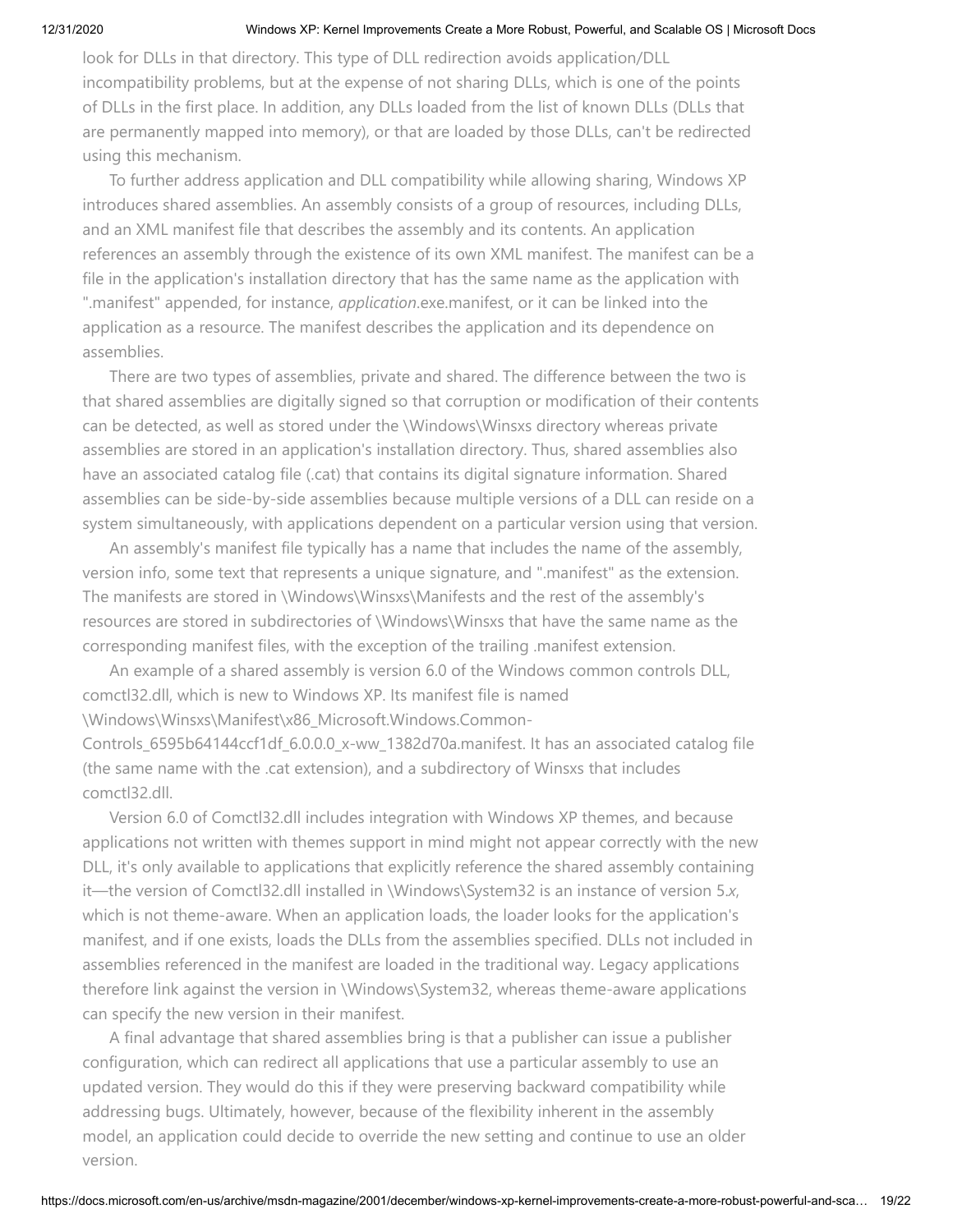A number of other enhancements don't fall into the categories already covered. They will be described next.

## **Debugging Improvements**

 Windows XP has a number of improvements aimed at facilitating debugging of system and application problems. You can now detach the debugger from a process being debugged without causing the target process to terminate (see the new Win32 DebugActiveProcessStop function). For example, you can attach to a process that is experiencing problems but is still running (perhaps serving multiple remote client users), dump the process memory space (with the .dump command), and detach the debugger. The process dump can be analyzed without interrupting the execution of the target process. Debuggers can also use the new DebugSetProcessKillOnExit Win32 function to set a target process to not be killed upon debugger exit.

 On systems running Terminal Services, you can now debug applications running in one terminal server session from another session. You can also now use an IEEE 1394 Firewire port as a connection vehicle for kernel debugging, which is much faster than debugging over a serial port connection.

 The kernel debugger can now attach to the local system (see the -kl switch on Windbg and Kd) on which it is running (instead of requiring a separate target system). While you can't set breakpoints, you can use the kernel debugger to view internal system state with the many commands that dump internal data structures.

 When a device driver is loaded on a system being debugged with the kernel debugger, the system will query the host kernel debugger to see if an updated driver image should be copied from the host through the debug port. This makes it much easier for driver developers, since they don't have to reboot the target into a working system to copy over updated driver images.

### **Boot and Execute from ROM**

 Windows XP supports booting and executing applications from ROM. While the operating system and device drivers are copied from ROM into RAM and then executed, user applications can be executed directly from ROM. This support was added to enhance capabilities of the upcoming embedded Windows NT release based on the Windows XP kernel.

### **New Authorization APIs**

 Windows XP doesn't introduce any significant changes to its kernel-mode security subsystem, but there's a new user-mode API, called AuthZ. AuthZ can be used by resource management applications such as database servers that protect objects using the standard Windows NT security model, but that require high performance. Instead of representing security contexts with kernel-based access tokens, AuthZ represents them with user-mode data structures. This new approach provides the advantage that security access checks do not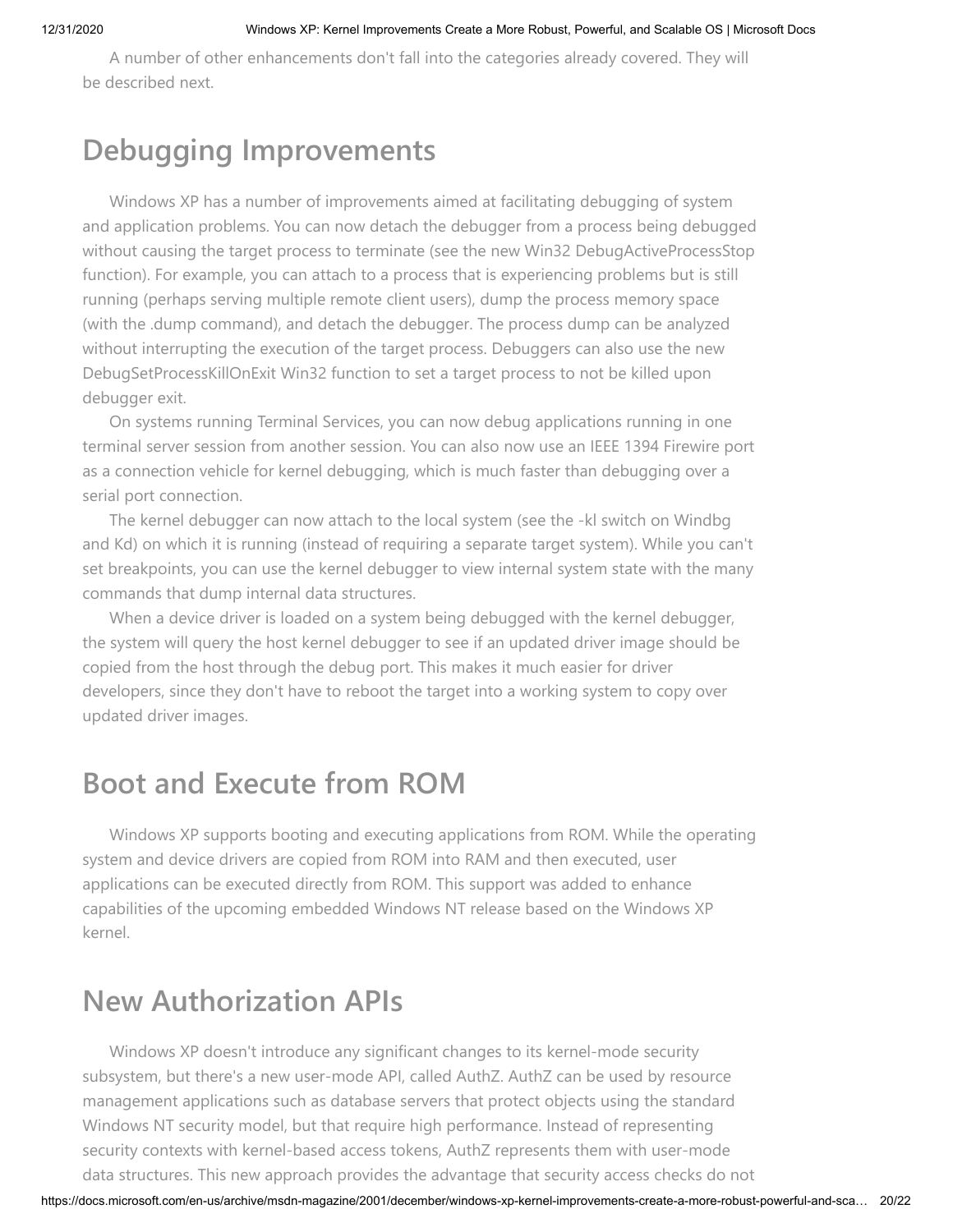require kernel-mode system calls. In addition, an AuthZ client can cache the results of access checks for even better performance.

## **Winsock**

 Although Winsock (Windows Sockets) didn't undergo any significant change with the release of Windows 2000, Windows XP introduces a handful of new APIs. For example, getaddrinfo and getnameinfo provide enhanced host name-to-address translations, making gethostbyname and gethostbyaddr obsolete.

 The most interesting of the new APIs, ConnectEx, DisconnectEx, and TransmitPackets, provide a benefit for high-performance network servers. ConnectEx enables an application to establish a connection on a socket and optionally send an initial message, and DisconnectEx both disconnects a socket and prepares it for reuse. Both of these calls execute multiple operations in a single system call. TransmitPackets is an extension of the Winsock TransmitFile function that existed before Windows XP. Like TransmitFile, applications use TransmitPackets to send file data directly from the file system cache over the network, thus avoiding memory copy operations. Unlike TransmitFile, TransmitPackets can send any number of buffers in a single invocation, and each can either be a memory buffer or a portion of a file, which makes TransmitPackets much more flexible and gives it scatter/gather characteristics.

 The Microsoft Winsock-extensions DLL, \Windows\System32\Mswsock.dll, exposes the new performance-related APIs while the rest are in the Winsock 2 DLL, \Windows\System32\Ws2\_32.dll. The Winsock helper driver,

\Windows\System32\Drivers\Afd.sys, implements support for the new APIs in kernel-mode. All of the APIs are documented in the latest releases of the Platform SDK.

 Another network-related Windows XP feature is that the TCP/IP stack supports IPv6 (in addition to IPv4), making Windows XP ready for changes as the Internet moves from 4-byte to 6-byte addresses. In fact, besides providing an improved translation interface, part of the purpose of the new getaddrinfo is to provide IPv6 support, since the legacy gethostbyname function doesn't support IPv6 addresses.

## **Conclusion**

 Windows XP has a number of improvements to the kernel components that improve system reliability, scalability, and performance. While the changes were not as large-scale as the changes from Windows NT 3.51 to Windows NT 4.0, or from Windows NT 4.0 to Windows 2000, Windows XP builds on the proven reliability of the Windows NT operating system. Many of these changes will be even more important when the Windows Server 2003 family (based on the Windows XP kernel) comes out next year. But right now, Windows XP offers this rocksolid operating system foundation to the PC consumer and home user.

**For related articles see:**

[Microsoft Windows XP: What's in It for Developers?](https://technet.microsoft.com/en-us/AssetId:winxpintro) [How To Build and Service Isolated Applications and Side-by-Side Assemblies for Windows XP](https://technet.microsoft.com/en-us/AssetId:sidexsidewinxp)